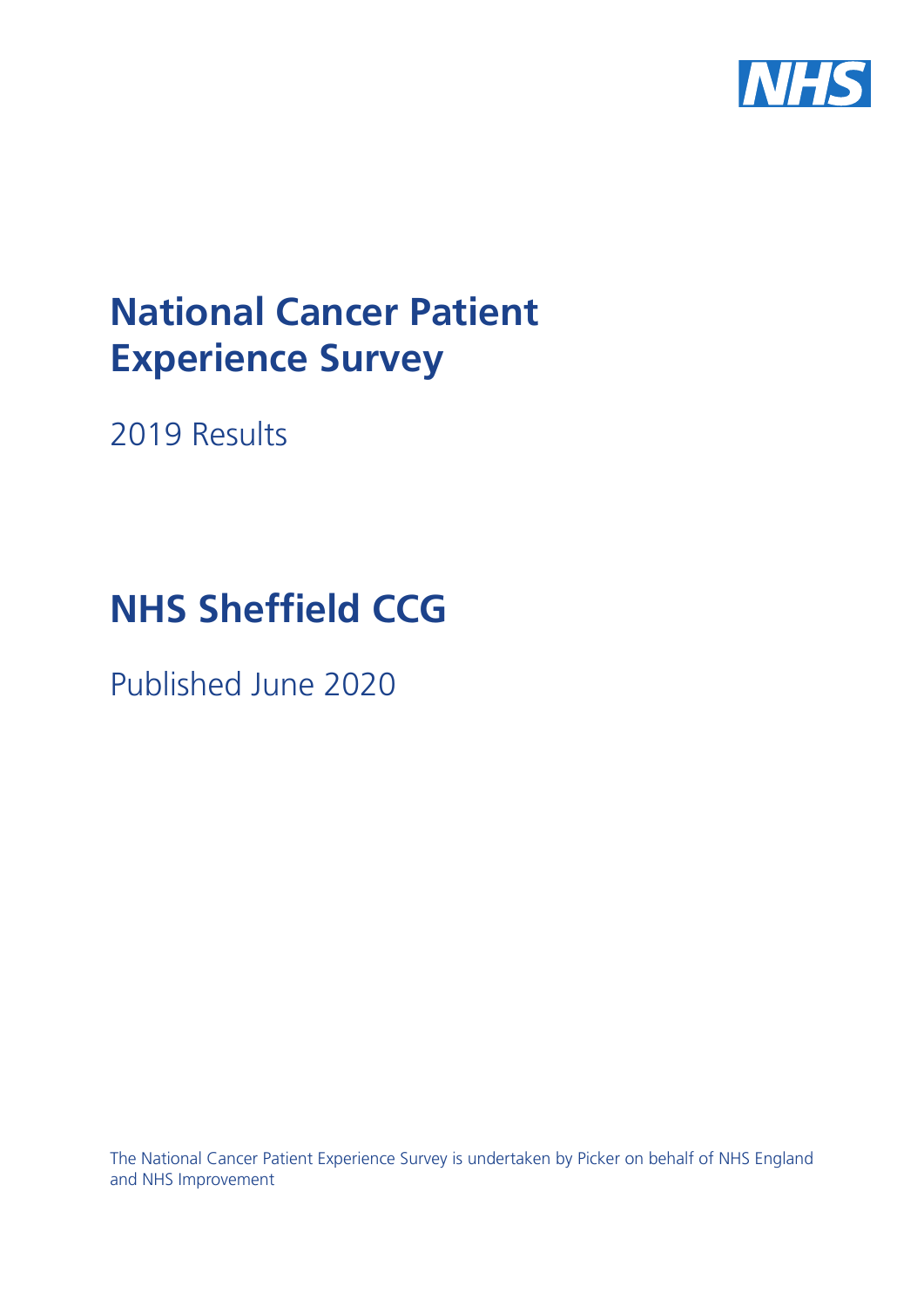# **Executive Summary** Case Mix Adjusted scores

#### **Cancer Dashboard Questions**

The following seven questions are included in phase 1 of the Cancer Dashboard developed by Public Health England and NHS England:

Q61. Patient's average rating of care scored from very poor to very good

| $\Omega$ | $\overline{2}$                                                | 3 | 4 | 5 | 6 | 7 | 8 | 9   | 10                                                                                            |  |
|----------|---------------------------------------------------------------|---|---|---|---|---|---|-----|-----------------------------------------------------------------------------------------------|--|
|          |                                                               |   |   |   |   |   |   | 8.9 |                                                                                               |  |
|          |                                                               |   |   |   |   |   |   |     | Q18. Patient definitely involved as much as they wanted in decisions about care and treatment |  |
|          |                                                               |   |   |   |   |   |   |     | Q19. Patient given the name of a CNS who would support them through their treatment           |  |
| 86%      | Q20. Patient found it very or quite easy to contact their CNS |   |   |   |   |   |   |     |                                                                                               |  |
|          |                                                               |   |   |   |   |   |   |     | Q39. Patient always felt they were treated with respect and dignity while in hospital         |  |
|          | leaving hospital                                              |   |   |   |   |   |   |     | Q41. Hospital staff told patient who to contact if worried about condition or treatment after |  |
| 55%      | treatment                                                     |   |   |   |   |   |   |     | Q55. General practice staff definitely did everything they could to support patient during    |  |

### **Questions Outside Expected Range**

|                                                                                                         |            | Case Mix Adjusted Scores   |                            |                   |
|---------------------------------------------------------------------------------------------------------|------------|----------------------------|----------------------------|-------------------|
|                                                                                                         | 2019 Score | Lower<br>Expected<br>Range | Upper<br>Expected<br>Range | National<br>Score |
| Q15. Patient felt possible side effects were definitely explained in an understandable way              | 77%        | 69%                        | 77%                        | 73%               |
| Q16. Patient definitely given practical advice and support in dealing with side effects of<br>treatment | 72%        | 63%                        | 71%                        | 67%               |
| Q22. Hospital staff gave information about support or self-help groups for people with<br>cancer        | 92%        | 85%                        | 91%                        | 88%               |
| Q28. Afterwards, staff completely explained how operation had gone in understandable<br>way             | 86%        | 74%                        | 84%                        | 79%               |
| Q61. Patient's average rating of care scored from very poor to very good                                | 8.9        | 8.7                        | 8.9                        | 8.8               |

|                                                                                 |            | Case Mix Adiusted Scores   |                            |                   |
|---------------------------------------------------------------------------------|------------|----------------------------|----------------------------|-------------------|
|                                                                                 | 2019 Score | Lower<br>Expected<br>Range | Upper<br>Expected<br>Range | National<br>Score |
| Q36. Patient always given enough privacy when discussing condition or treatment | 80%        | 80%                        | 89%                        | 85%               |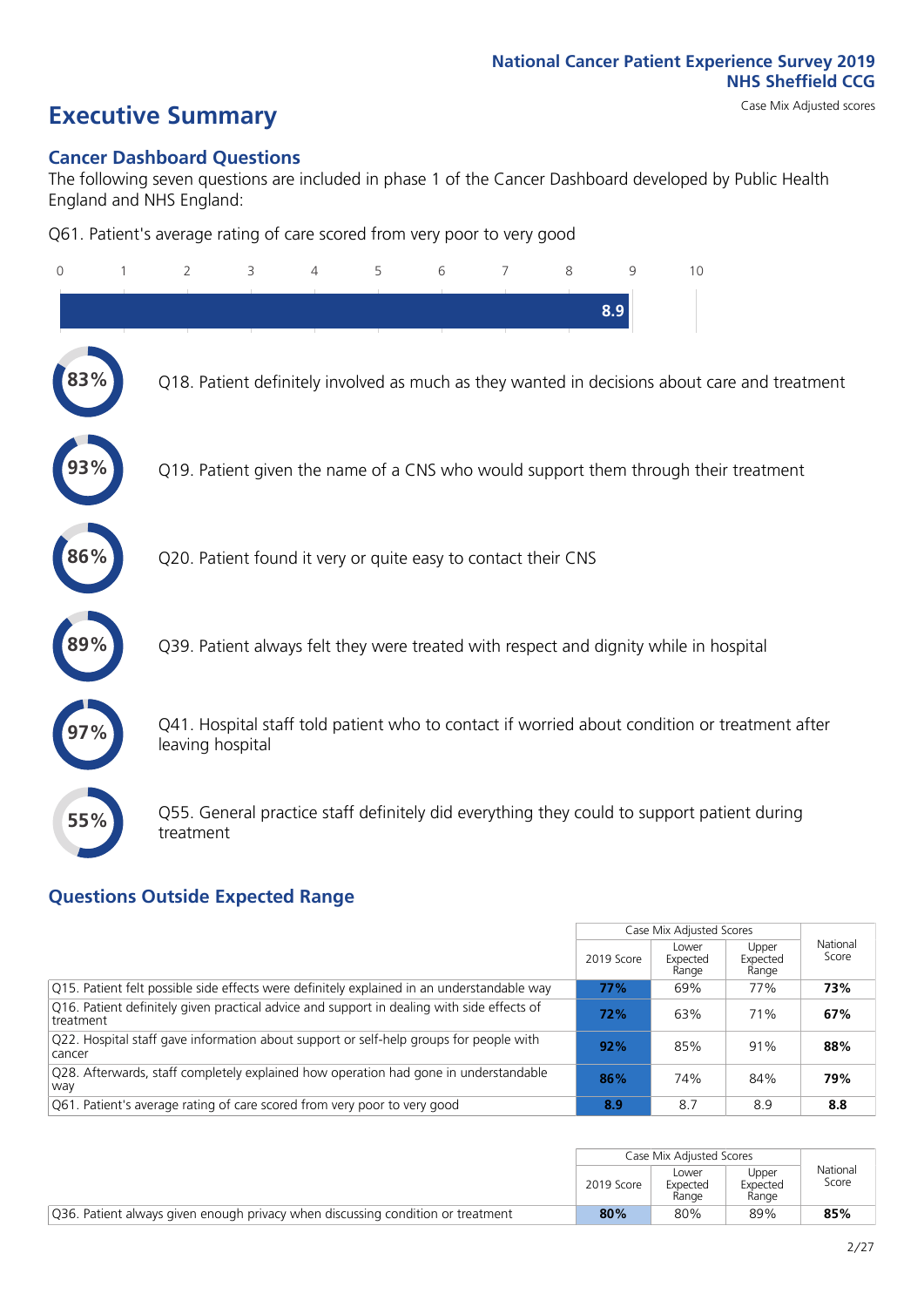# **Introduction**

The National Cancer Patient Experience Survey 2019 is the ninth iteration of the survey first undertaken in 2010. It has been designed to monitor national progress on cancer care; to provide information to drive local quality improvements; to assist commissioners and providers of cancer care; and to inform the work of the various charities and stakeholder groups supporting cancer patients.

The survey was overseen by a national Cancer Patient Experience Advisory Group. This Advisory Group set the principles and objectives of the survey programme and guided questionnaire development. The survey was commissioned and managed by NHS England. The survey provider, Picker, is responsible for designing, running and analysing the survey.

The 2019 survey involved 143 NHS Trusts. Out of 111,366 people, 67,858 people responded to the survey, yielding a response rate of 61%.

# **Methodology**

#### **Eligibility, fieldwork and survey methods**

The sample for the survey included all adult (aged 16 and over) NHS patients, with a confirmed primary diagnosis of cancer, discharged from an NHS Trust after an inpatient episode or day case attendance for cancer related treatment in the months of April, May and June 2019. The fieldwork for the survey was undertaken between December 2019 and March 2020.

As in the previous four years, the survey used a mixed mode methodology. Questionnaires were sent by post, with two reminders where necessary, but also included an option to complete the questionnaire online. A Freephone helpline and email was available for respondents to opt out, ask questions about the survey, enable them to complete their questionnaire over the phone and provide access to a translation and interpreting facility for those whose first language was not English.

#### **Case-mix adjustment**

Both unadjusted and adjusted scores are presented in this report. Case-mix adjusted scores allows us to account for the impact that differing patient populations might have on results. By using the case-mix adjusted estimates we can obtain a greater understanding of how a CCG is performing given their patient population. The factors taken into account in this case-mix adjustment are gender, age, ethnic group, deprivation, and tumour group.

#### **Scoring methodology**

Fifty-two questions from the questionnaire are scored as these questions relate directly to patient experience. For all but one question (Q61), scores are presented as the percentage of positive responses out of all scored responses. For Q61, respondents rate their overall care on a scale of 0 to 10, of which the average was calculated for this question's presented score. The percentages in this report have been rounded to the nearest percentage point. Therefore, in some cases the figures do not appear to add up to 100%.

#### **Statistical significance**

In the reporting of 2019 results, appropriate statistical tests have been undertaken to identify unadjusted scores for which the change over time is 'statistically significant'. Thirty-seven scored questions in 2019 have been compared with those of 2018 and a statistically significant change between the two years has been reported where identified.

For the scored questions that are comparable beyond 2018, statistically significant change over the five years has also been reported where identified. A statistically significant difference means that the change in the result is very unlikely to have occurred by sampling variation.

#### **Suppression**

#### **Question-level suppression**

For scores where the base size per question is  $<$ 21, the score will be suppressed and replaced with an asterisk (\*). The base size will include neutral response options.

#### **Double suppression**

If any group within a particular sub-group breakdown (such as the tumour group breakdown) has <21 responses, then the figure for this particular group is suppressed and replaced with an asterisk (\*). If there is only one group within the sub-group breakdown that has <21 respondents, and is therefore suppressed, the group with the next lowest number of respondents is also supressed and replaced with an asterisk (\*) (regardless if it is greater than or less than 21).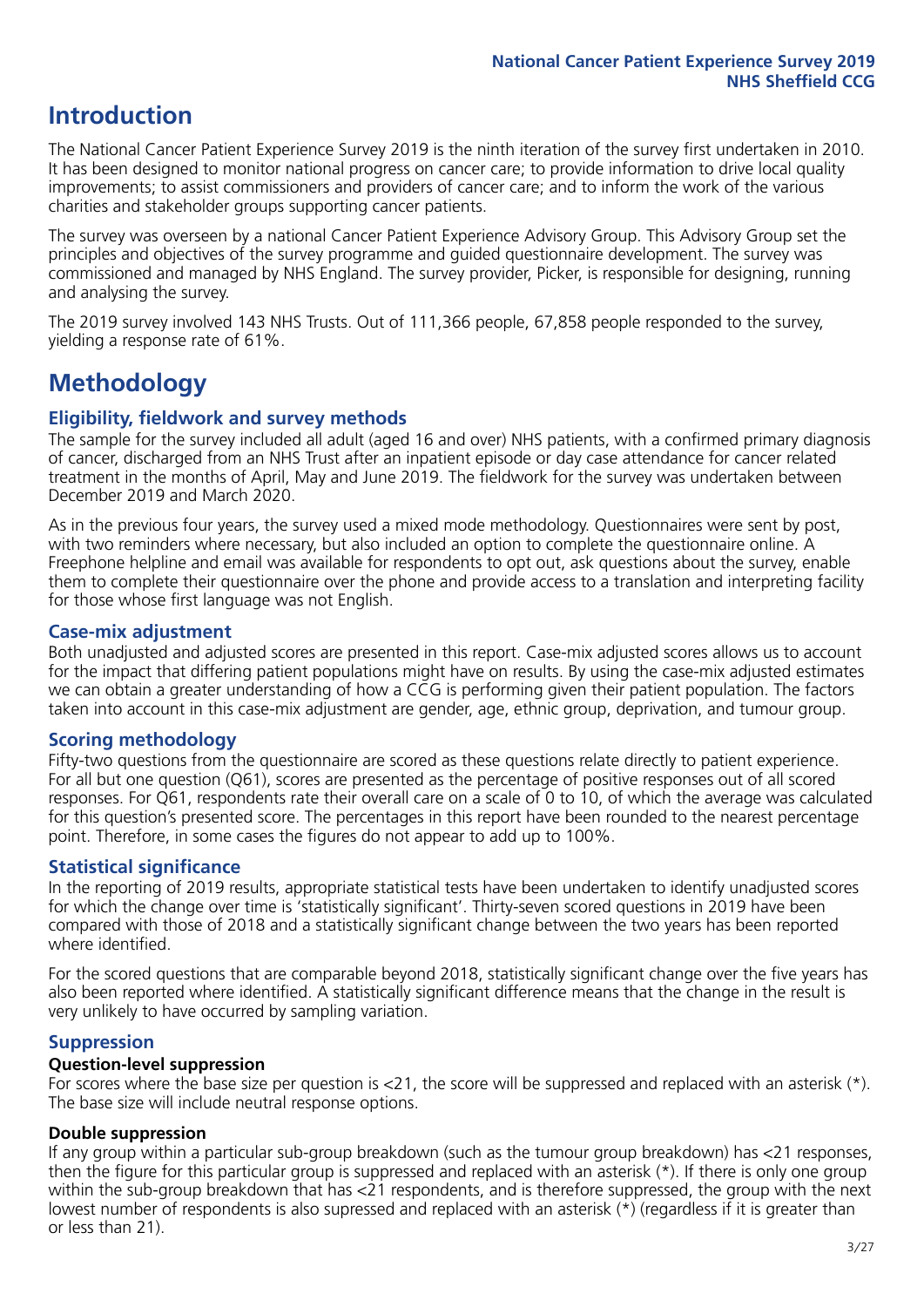# **Understanding the results**

This report shows how this CCG scored for each question in the survey, compared with national results and previous year's results. It is aimed at helping individual CCGs to understand their performance and identify areas for local improvement. Below is a description of the type of results presented within this report and how to understand them.

#### **Expected range charts**

The expected range charts in this report show a bar with the lowest and highest score received for each question nationally. Within this bar, an expected range is given (in grey) and a black diamond represents the actual score for this CCG.

CCGs whose score is above the upper limit of the expected range (in the dark blue) are positive outliers, with a score statistically significantly higher than the national mean. This indicates that the CCG performs better than what CCGs of the same size and demographics are expected to perform. The opposite is true if the score is below the lower limit of the expected range (in the light blue); these are negative outliers. For scores within the expected range (in the grey), the score is what we would expect given the CCG's size and demographics.

#### **Comparability tables**

The comparability tables show the 2018 and 2019 unadjusted scores for this CCG for each scored question. If there is a significant change from 2018 and 2019 or overall from 2015 to 2019, an arrow will be presented for the direction of change. The adjusted 2019 score will also be presented for each scored question along with the lower and upper expected range and national score. Scores above the upper limit of the expected range will be highlighted dark blue, scores below the lower limit of the expected range will be highlighted light blue, and scores within the lower and upper limit of the expected ranges will be highlighted grey.

#### **Tumour type tables**

The tumour type tables show the unadjusted scores for each scored question for each of the 13 tumour groups. The national score for that tumour group is also shown. Unadjusted scores for the same tumour type across different CCGs may not be comparable, as they do not account for the impact that differing patient populations might have on results. Central nervous system is abbreviated as 'CNS' and lower gastrointestinal tract is abbreviated as 'LGT' throughout this report.

#### **Year on year charts**

The year on year charts show five columns representing the unadjusted scores of the last five years (2015, 2016, 2017, 2018 and 2019) for each scored question.

#### **Notes on specific questions**

Following the development phase of the 2019 survey, several changes were made to the questionnaire. Six scored questions were amended (Q5, Q18, Q30, Q35, Q56 and Q60) and one non-scored question (Q29) was amended that impacted the comparability of questions Q30 to Q41. Of all questions changed or impacted by change, only Q60 is presented with historical comparisons; though the results should be interpreted with caution.

#### **Unadjusted data and case-mix adjusted data**

Unadjusted data should be used to see the actual responses from patients relating to the CCG. Case-mix adjusted data, together with expected ranges, should be used to understand whether the results are significantly higher or lower than national results taking account of the patient mix.

### **Further information**

This research was carried out in accordance with the international standard for organisations conducting social research (accreditation to ISO20252:2012; certificate number GB08/74322). The 2019 survey data has been produced and published in line with the Code of Practice for Official Statistics.

For more information on the methodology, please see the Technical Document. It can be viewed along with the 2019 questionnaire and survey quidance on the website at [www.ncpes.co.uk](https://www.ncpes.co.uk/supporting-documents). For all other outputs at National, Trust, CCG and Cancer Alliance level, please see the PDF reports, Excel tables and dashboards at [www.ncpes.co.uk.](https://www.ncpes.co.uk/current-results)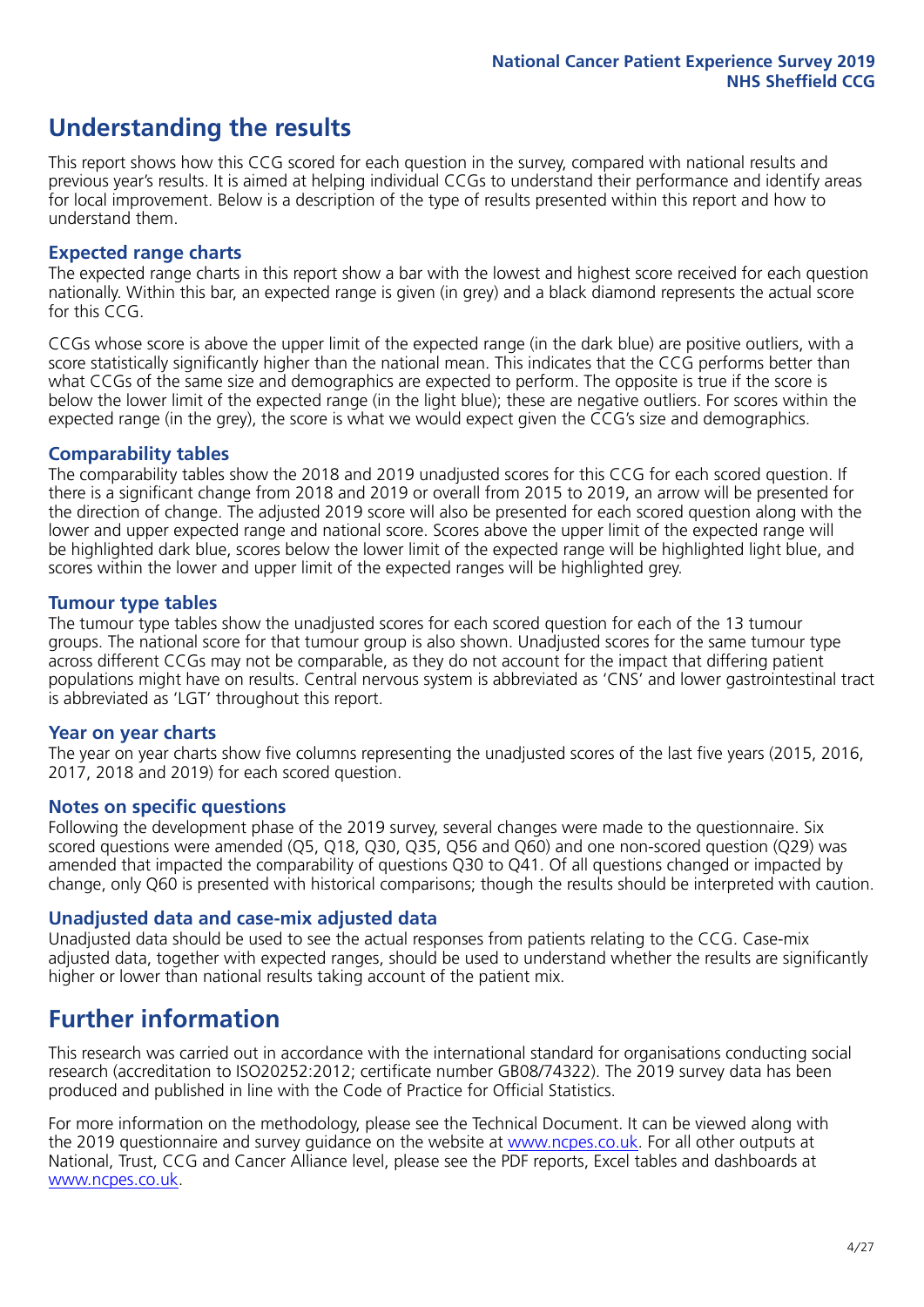### **Response Rate**

#### **Overall Response Rate**

571 patients responded out of a total of 923 patients, resulting in a response rate of 62%.

|          | Sample Size | Adjusted<br>Sample | Completed | Response Rate |
|----------|-------------|--------------------|-----------|---------------|
| CCG      | 990         | 923                | 571       | 62%           |
| National | 119,855     | 111.366            | 67,858    | 61%           |

#### **Respondents by Survey Type**

|                            | Number of<br>Respondents |
|----------------------------|--------------------------|
| Online                     | 46                       |
| Paper                      | 525                      |
| Phone                      |                          |
| <b>Translation Service</b> |                          |

#### **Respondents by Tumour Group**

|                      | Number of<br>Respondents |
|----------------------|--------------------------|
| <b>Brain / CNS</b>   | 3                        |
| <b>Breast</b>        | 156                      |
| Colorectal / LGT     | 51                       |
| Gynaecological       | 10                       |
| Haematological       | 110                      |
| <b>Head and Neck</b> | 15                       |
| Lung                 | 25                       |
| Prostate             | 76                       |
| Sarcoma              | 3                        |
| Skin                 | 30                       |
| Upper Gastro         | 34                       |
| Urological           | 32                       |
| Other                | 26                       |

#### **Respondents by Age and Gender**

Respondents year of birth has been used to determine age. This information has been amalgamated into 8 age bands. The age and gender distribution for the CCG was as follows:

|        | Age 16-24 | Age 25-34 | Age 35-44 | Age 45-54 | Age 55-64 | Age 65-74 | Age 75-84 | Age 85+ | Total |
|--------|-----------|-----------|-----------|-----------|-----------|-----------|-----------|---------|-------|
| Male   |           |           |           | 14        | 40        | 124       | 83        |         | 269   |
| Female |           |           |           | 44        | 69        | 93        | 66        | 15      | 302   |
| Total  |           |           | 13        | 58        | 109       | 217       | 149       | 20      | 57    |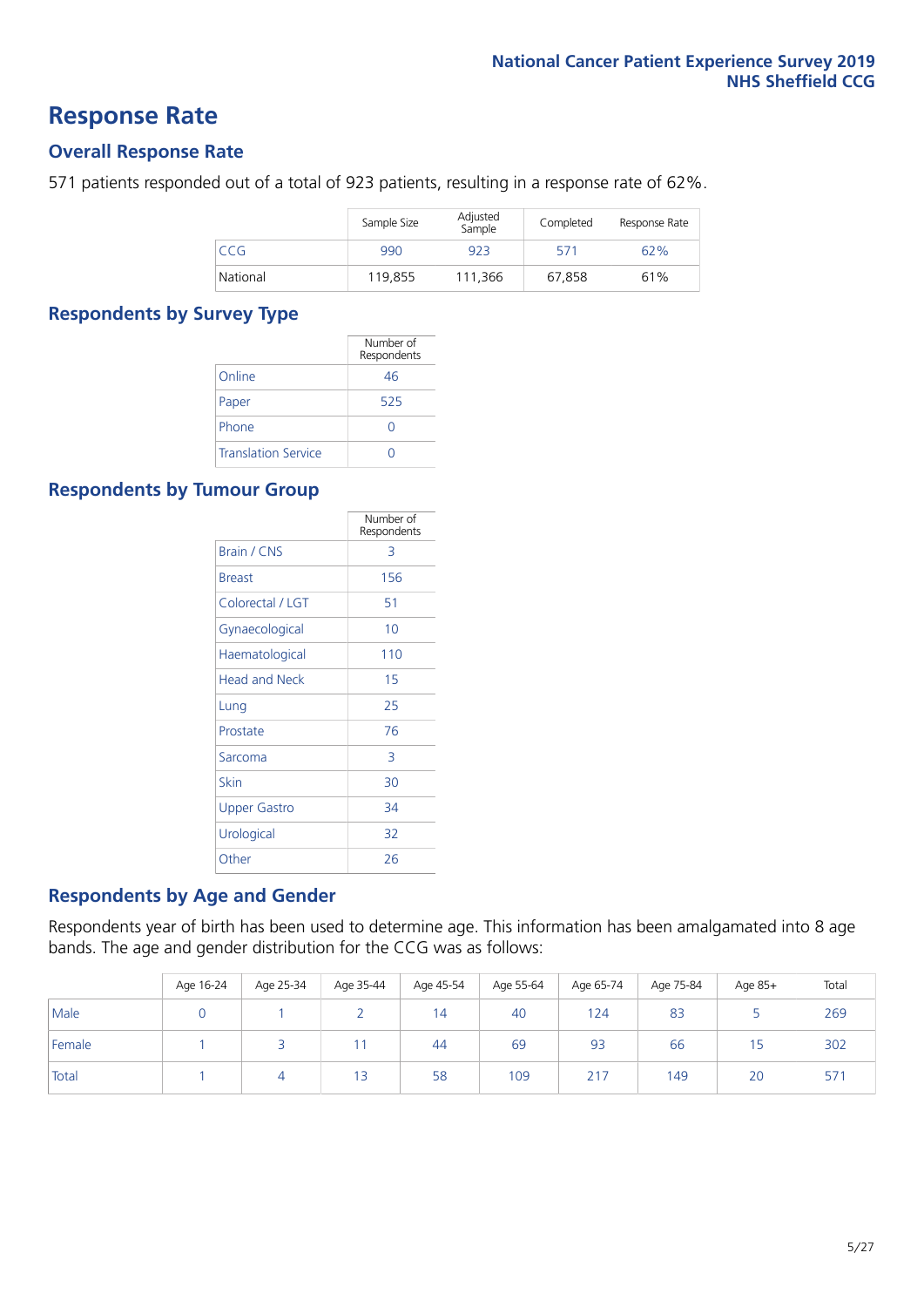# **Expected Range Charts**

| Lower Expected Range<br>Average                                                                                                                                                                                                                                                                                                                                                                                                                                                                                             | Upper Expected Range<br>Case Mix Adjusted Score |     |         |     |     |     |            |            |                   |                   |                 |
|-----------------------------------------------------------------------------------------------------------------------------------------------------------------------------------------------------------------------------------------------------------------------------------------------------------------------------------------------------------------------------------------------------------------------------------------------------------------------------------------------------------------------------|-------------------------------------------------|-----|---------|-----|-----|-----|------------|------------|-------------------|-------------------|-----------------|
| <b>SEEING YOUR GP</b><br>Q1. Saw GP once or twice before being told they needed to go to<br>hospital<br>Q2. Patient thought they were seen as soon as necessary                                                                                                                                                                                                                                                                                                                                                             | $0\%$                                           | 10% | 20%     | 30% | 40% | 50% | 60%        | 70%        | 80%<br>81%        | 86%               | 90% 100%        |
| <b>DIAGNOSTIC TESTS</b><br>Q5. Received all the information needed about the test<br>Q6. The length of time waiting for the test to be done was about<br>right<br>Q7. Test results explained in completely understandable way                                                                                                                                                                                                                                                                                               | $0\%$                                           | 10% | 20%     | 30% | 40% | 50% | 60%        | 70%        | 80%<br>81%        | 90%               | 90% 100%<br>95% |
| <b>FINDING OUT WHAT WAS WRONG WITH YOU</b><br>Q10. Patient told they could bring a family member or friend when<br>first told they had cancer<br>Q11. Patient felt they were told sensitively that they had cancer<br>Q12. Patient completely understood the explanation of what was<br>wrong<br>Q13. Patient given easy to understand written information about<br>the type of cancer they had                                                                                                                             | $0\%$                                           | 10% | 20%     | 30% | 40% | 50% | 60%        | 70%<br>73% | 80%<br>78%<br>75% | 88%               | 90% 100%        |
| <b>DECIDING THE BEST TREATMENT FOR YOU</b><br>Q14. Patient felt that treatment options were completely explained<br>Q15. Patient felt possible side effects were definitely explained in<br>an understandable way<br>Q16. Patient definitely given practical advice and support in dealing<br>with side effects of treatment<br>Q17. Patient definitely told about side effects that could affect<br>them in the future<br>Q18. Patient definitely involved as much as they wanted in<br>decisions about care and treatment | $0\%$                                           | 10% | 20%     | 30% | 40% | 50% | 60%<br>56% | 70%<br>72% | 80%<br>77%<br>83% | 86%               | 90% 100%        |
| <b>CLINICAL NURSE SPECIALIST (CNS)</b><br>Q19. Patient given the name of a CNS who would support them<br>through their treatment<br>Q20. Patient found it very or quite easy to contact their CNS<br>Q21. Patient got understandable answers to important questions<br>all or most of the time                                                                                                                                                                                                                              | $0\%$                                           |     | 10% 20% | 30% | 40% | 50% | 60%        | 70%        | 80%               | 93%<br>86%<br>90% | 90% 100%        |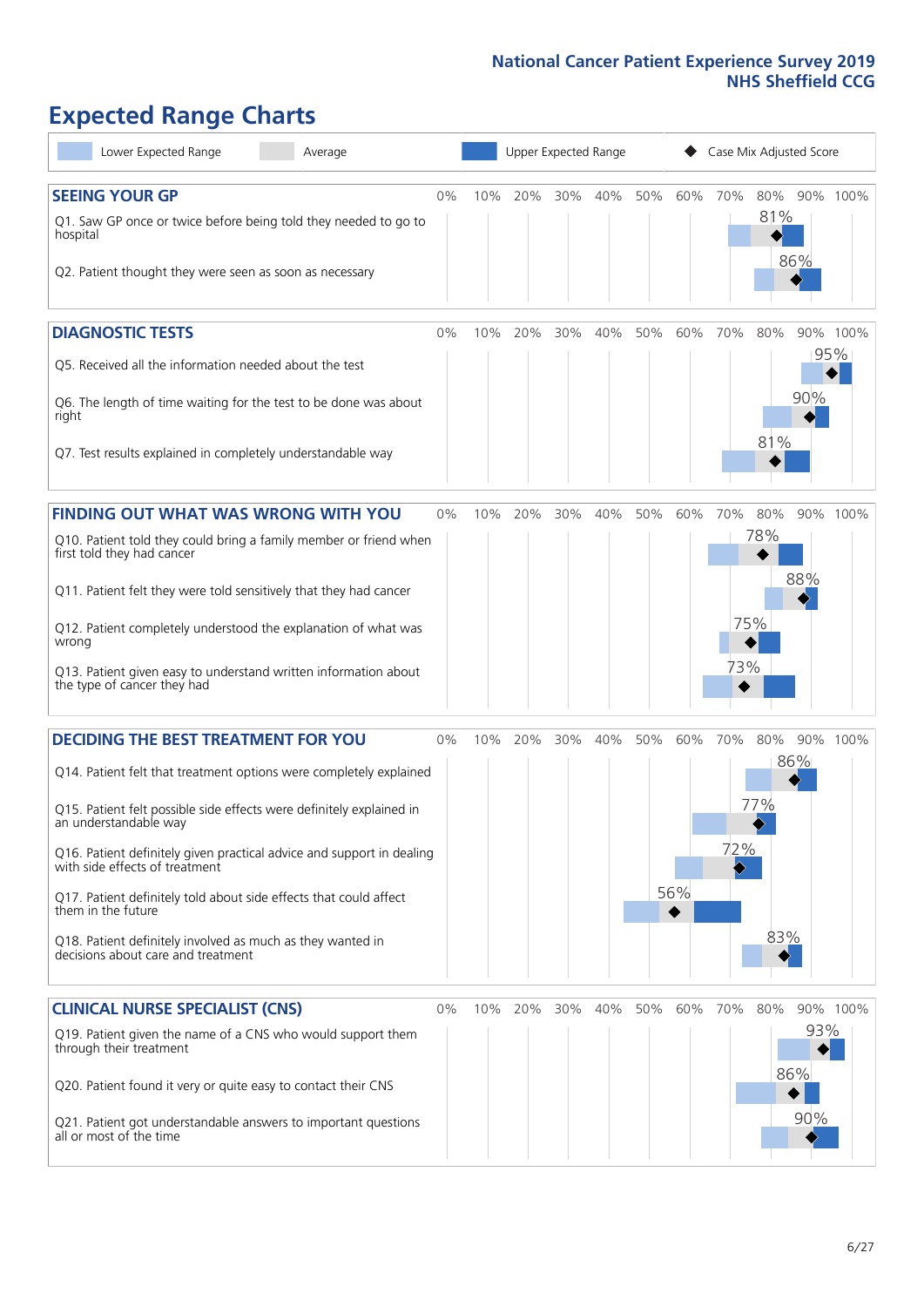# **Expected Range Charts**

| Lower Expected Range<br>Average                                                                                   |     |     | Upper Expected Range |     |     |     |     | Case Mix Adjusted Score |                 |     |
|-------------------------------------------------------------------------------------------------------------------|-----|-----|----------------------|-----|-----|-----|-----|-------------------------|-----------------|-----|
| <b>SUPPORT FOR PEOPLE WITH CANCER</b><br>$0\%$<br>Q22. Hospital staff gave information about support or self-help | 10% | 20% | 30%                  | 40% | 50% | 60% | 70% | 80%                     | 90% 100%<br>92% |     |
| groups for people with cancer<br>Q23. Hospital staff discussed or gave information about the impact               |     |     |                      |     |     |     |     |                         | 86%             |     |
| cancer could have on day to day activities<br>Q24. Hospital staff gave information on getting financial help or   |     |     |                      |     |     | 63% |     |                         |                 |     |
| possible benefits<br>Q25. Hospital staff told patient they could get free prescriptions                           |     |     |                      |     |     |     |     | 83%                     |                 |     |
|                                                                                                                   |     |     |                      |     |     |     |     |                         |                 |     |
| <b>OPERATIONS</b><br>$0\%$                                                                                        | 10% | 20% | 30%                  | 40% | 50% | 60% | 70% | 80%                     | 90% 100%        | 98% |
| Q27. Beforehand, patient had all the information needed about the<br>operation                                    |     |     |                      |     |     |     |     |                         |                 |     |
| Q28. Afterwards, staff completely explained how operation had<br>gone in understandable way                       |     |     |                      |     |     |     |     |                         | 86%             |     |
| <b>HOSPITAL CARE AS AN INPATIENT</b><br>$0\%$                                                                     | 10% | 20% | 30%                  | 40% | 50% | 60% | 70% | 80%                     | 90% 100%        |     |
| Q30. Hospital staff didn't talk in front of patient as if patient wasn't<br>there                                 |     |     |                      |     |     |     |     | 86%                     |                 |     |
| Q31. Patient had confidence and trust in all doctors treating them                                                |     |     |                      |     |     |     |     |                         | 87%             |     |
| Q32. Patient's family or someone close definitely felt able to talk to<br>a doctor                                |     |     |                      |     |     |     |     | 78%                     |                 |     |
| Q33. Patient had confidence and trust in all the ward nurses<br>treating them                                     |     |     |                      |     |     |     | 72% |                         |                 |     |
| Q34. Patient thought there were always or nearly always enough<br>nurses on duty to care for them                 |     |     |                      |     |     | 59% |     |                         |                 |     |
| Q35. All hospital staff asked patient what name they prefer to be<br>called by                                    |     |     |                      |     |     | 64% |     |                         |                 |     |
| Q36. Patient always given enough privacy when discussing<br>condition or treatment                                |     |     |                      |     |     |     |     | 80%                     |                 |     |
| Q37. Patient definitely found hospital staff to discuss worries or<br>fears during their inpatient visit          |     |     |                      |     | 53% |     |     |                         |                 |     |
| Q38. Hospital staff definitely did everything they could to help<br>control pain                                  |     |     |                      |     |     |     |     | 84%                     |                 |     |
| Q39. Patient always felt they were treated with respect and dignity<br>while in hospital                          |     |     |                      |     |     |     |     |                         | 89%             |     |
| Q40. Patient given clear written information about what should or<br>should not do after leaving hospital         |     |     |                      |     |     |     |     |                         | 89%             |     |
| Q41. Hospital staff told patient who to contact if worried about<br>condition or treatment after leaving hospital |     |     |                      |     |     |     |     |                         |                 | 97% |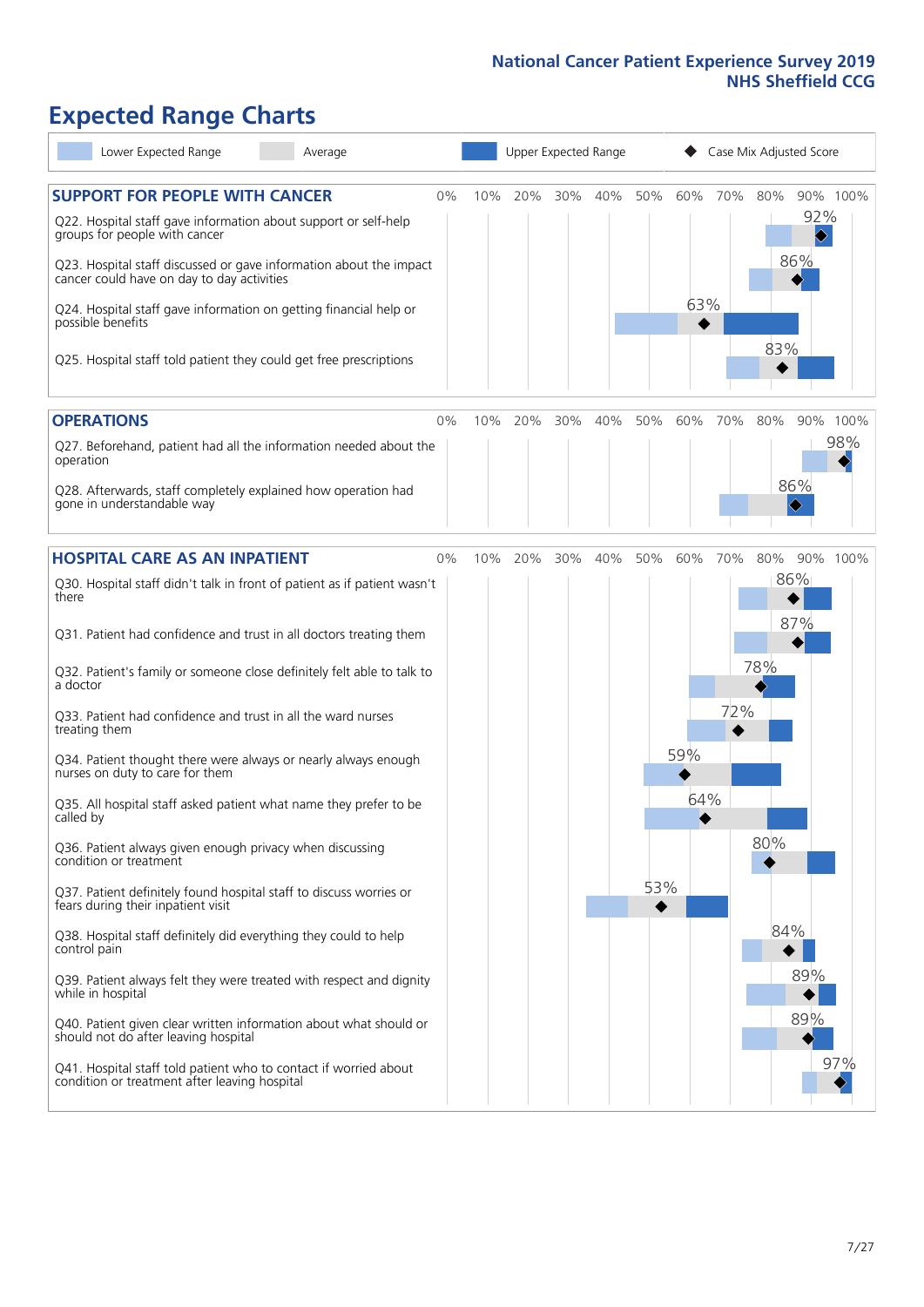# **Expected Range Charts**

| Lower Expected Range<br>Average                                                                                                                                                                                                                                                                                                                                                                                                                                                                                                                                                                                                                                                                        |       |     |     |     | Upper Expected Range |            |                   | Case Mix Adjusted Score |                |          |                 |
|--------------------------------------------------------------------------------------------------------------------------------------------------------------------------------------------------------------------------------------------------------------------------------------------------------------------------------------------------------------------------------------------------------------------------------------------------------------------------------------------------------------------------------------------------------------------------------------------------------------------------------------------------------------------------------------------------------|-------|-----|-----|-----|----------------------|------------|-------------------|-------------------------|----------------|----------|-----------------|
| <b>HOSPITAL CARE AS A DAY PATIENT / OUTPATIENT 0%</b><br>Q43. Patient definitely found hospital staff to discuss worries or<br>fears during their outpatient or day case visit<br>Q44. Cancer doctor had the right documents at patient's last<br>outpatient appointment<br>Q46. Beforehand patient completely had all information needed<br>about radiotherapy treatment<br>Q47. Patient completely given understandable information about<br>whether radiotherapy was working<br>Q49. Beforehand patient completely had all information needed<br>about chemotherapy treatment<br>Q50. Patient given enough information about whether<br>chemotherapy was working in a completely understandable way |       | 10% | 20% | 30% | 40%                  | 50%        | 60%<br>63%        | 71%<br>71%              | 70% 80%<br>82% | 88%      | 90% 100%<br>96% |
| <b>HOME CARE AND SUPPORT</b><br>Q51. Hospital staff definitely gave family or someone close all the<br>information needed to help care at home<br>Q52. Patient definitely given enough support from health or social<br>services during treatment<br>Q53. Patient definitely given enough support from health or social<br>services after treatment                                                                                                                                                                                                                                                                                                                                                    | 0%    | 10% | 20% | 30% | 40%                  | 50%<br>49% | 60%<br>62%<br>55% | 70%                     | 80%            |          | 90% 100%        |
| <b>CARE FROM YOUR GENERAL PRACTICE</b><br>Q54. GP given enough information about patient's condition and<br>treatment<br>Q55. General practice staff definitely did everything they could to<br>support patient during treatment                                                                                                                                                                                                                                                                                                                                                                                                                                                                       | $0\%$ | 10% | 20% | 30% | 40%                  | 50%        | 60%<br>55%        | 70%                     | 80%            |          | 90% 100%<br>96% |
| <b>YOUR OVERALL NHS CARE</b><br>Q56. Different people treating and caring for patient always work<br>well together to give best possible care<br>Q57. Patient given a care plan<br>Q58. Overall the administration of care was good or very good<br>Q59. Patient felt length of time for attending clinics and<br>appointments for cancer was about right<br>Q60. Someone discussed with patient whether they would like to<br>take part in cancer research                                                                                                                                                                                                                                            | $0\%$ | 10% | 20% | 30% | 40%<br>40%<br>37%    | 50%        | 60%               | 70%<br>73%  <br>71%     | 80%            | 91%      | 90% 100%        |
| Q61. Patient's average rating of care scored from very poor to very<br>good                                                                                                                                                                                                                                                                                                                                                                                                                                                                                                                                                                                                                            | 0     |     | 2   | 3   | 4                    | 5          | 6                 | 7                       | 8              | 9<br>8.9 | 10              |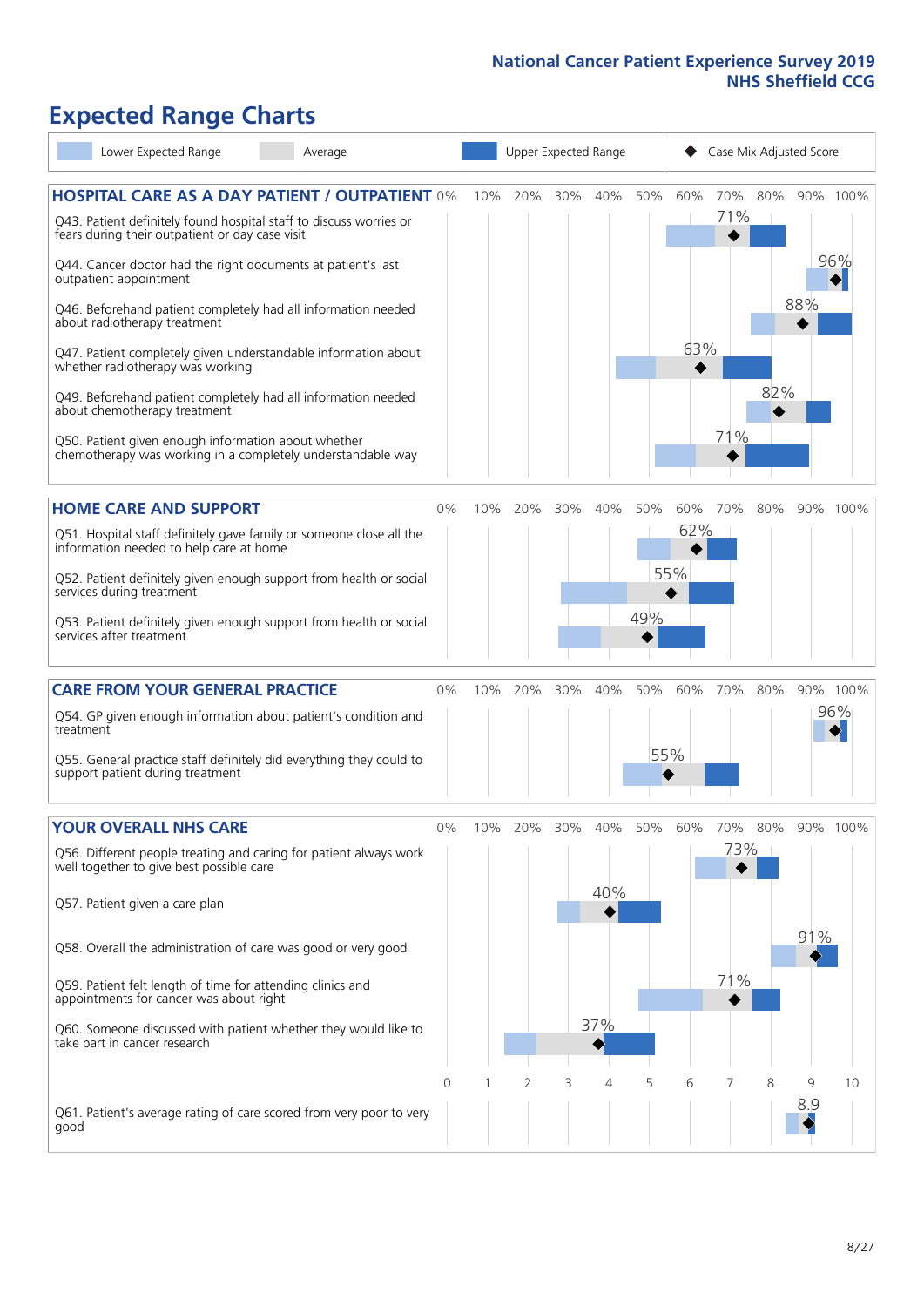# **Comparability Tables**

\* Indicates where a score has been suppressed because there are less than 21 responses.

\*\* No score available for 2018.

 $\triangle$  or  $\nabla$ 

Change 2018-2019: Indicates where 2019 score is significantly higher or lower than 2018 score Change Overall: Indicates significant change overall (2015, 2016, 2017, 2018 and 2019).

Adjusted Score below Lower Expected Range Adjusted Score between Upper and Lower Expected Ranges Adjusted Score above Upper

Expected Range

|                                                                             | Unadjusted Scores<br>Case Mix Adjusted Scores |               |           |               |               |                                                |               |                |                                     |                   |
|-----------------------------------------------------------------------------|-----------------------------------------------|---------------|-----------|---------------|---------------|------------------------------------------------|---------------|----------------|-------------------------------------|-------------------|
|                                                                             | 2018<br>n                                     | 2018<br>Score | 2019<br>n | 2019<br>Score | 2018-<br>2019 | $\cdot$   Change   Change   $\cdot$<br>Overall | 2019<br>Score | Lower<br>Range | Upper<br>Expected Expected<br>Range | National<br>Score |
| <b>SEEING YOUR GP</b>                                                       |                                               |               |           |               |               |                                                |               |                |                                     |                   |
| Q1. Saw GP once or twice before being told they needed to go<br>to hospital | 543                                           | 77%           | 408       | 82%           |               |                                                | 81%           | 75%            | 83%                                 | 79%               |
| Q2. Patient thought they were seen as soon as necessary                     | 711                                           | 86%           | 560       | 87%           |               |                                                | 86%           | 81%            | 87%                                 | 84%               |
| <b>DIAGNOSTIC TESTS</b>                                                     |                                               |               |           |               |               |                                                |               |                |                                     |                   |

| <b>PIASIVOJIIL ILJIJ</b>                                                  |      |        |     |     |  |     |     |     |     |
|---------------------------------------------------------------------------|------|--------|-----|-----|--|-----|-----|-----|-----|
| Q5. Received all the information needed about the test                    | $**$ | **     | 453 | 95% |  | 95% | 93% | 97% | 95% |
| Q6. The length of time waiting for the test to be done was<br>about right | 605  | $90\%$ | 471 | 90% |  | 90% | 85% | 91% | 88% |
| Q7. Test results explained in completely understandable way               | 603  | 76%    | 465 | 82% |  | 81% | 76% | 83% | 80% |

| <b>FINDING OUT WHAT WAS WRONG WITH YOU</b>                                                      |     |     |     |     |  |     |     |     |     |
|-------------------------------------------------------------------------------------------------|-----|-----|-----|-----|--|-----|-----|-----|-----|
| Q10. Patient told they could bring a family member or friend<br>when first told they had cancer | 643 | 78% | 508 | 79% |  | 78% | 72% | 82% | 77% |
| Q11. Patient felt they were told sensitively that they had cancer                               | 708 | 85% | 569 | 89% |  | 88% | 83% | 89% | 86% |
| Q12. Patient completely understood the explanation of what<br>was wrong                         |     | 69% | 566 | 75% |  | 75% | 70% | 77% | 73% |
| Q13. Patient given easy to understand written information<br>about the type of cancer they had  | 626 | 70% | 494 | 74% |  | 73% | 71% | 78% | 74% |

| <b>DECIDING THE BEST TREATMENT FOR YOU</b>                                                              |      |     |     |     |     |     |     |     |
|---------------------------------------------------------------------------------------------------------|------|-----|-----|-----|-----|-----|-----|-----|
| Q14. Patient felt that treatment options were completely<br>explained                                   | 638  | 84% | 513 | 86% | 86% | 80% | 87% | 83% |
| Q15. Patient felt possible side effects were definitely explained<br>in an understandable way           | 691  | 72% | 536 | 77% | 77% | 69% | 77% | 73% |
| Q16. Patient definitely given practical advice and support in<br>dealing with side effects of treatment | 686  | 68% | 535 | 72% | 72% | 63% | 71% | 67% |
| Q17. Patient definitely told about side effects that could affect<br>them in the future                 | 645  | 54% | 502 | 57% | 56% | 52% | 61% | 57% |
| Q18. Patient definitely involved as much as they wanted in<br>decisions about care and treatment        | $**$ | **  | 558 | 84% | 83% | 78% | 84% | 81% |

| <b>CLINICAL NURSE SPECIALIST (CNS)</b>                                                                    |     |     |     |     |     |     |     |     |
|-----------------------------------------------------------------------------------------------------------|-----|-----|-----|-----|-----|-----|-----|-----|
| Q19. Patient given the name of a CNS who would support them $\left[673\right]$<br>through their treatment |     | 92% | 544 | 93% | 93% | 90% | 95% | 92% |
| Q20. Patient found it very or quite easy to contact their CNS                                             | 545 | 85% | 458 | 86% | 86% | 81% | 88% | 85% |
| Q21. Patient got understandable answers to important<br>questions all or most of the time                 | 529 | 88% | 431 | 90% | 90% | 84% | 91% | 87% |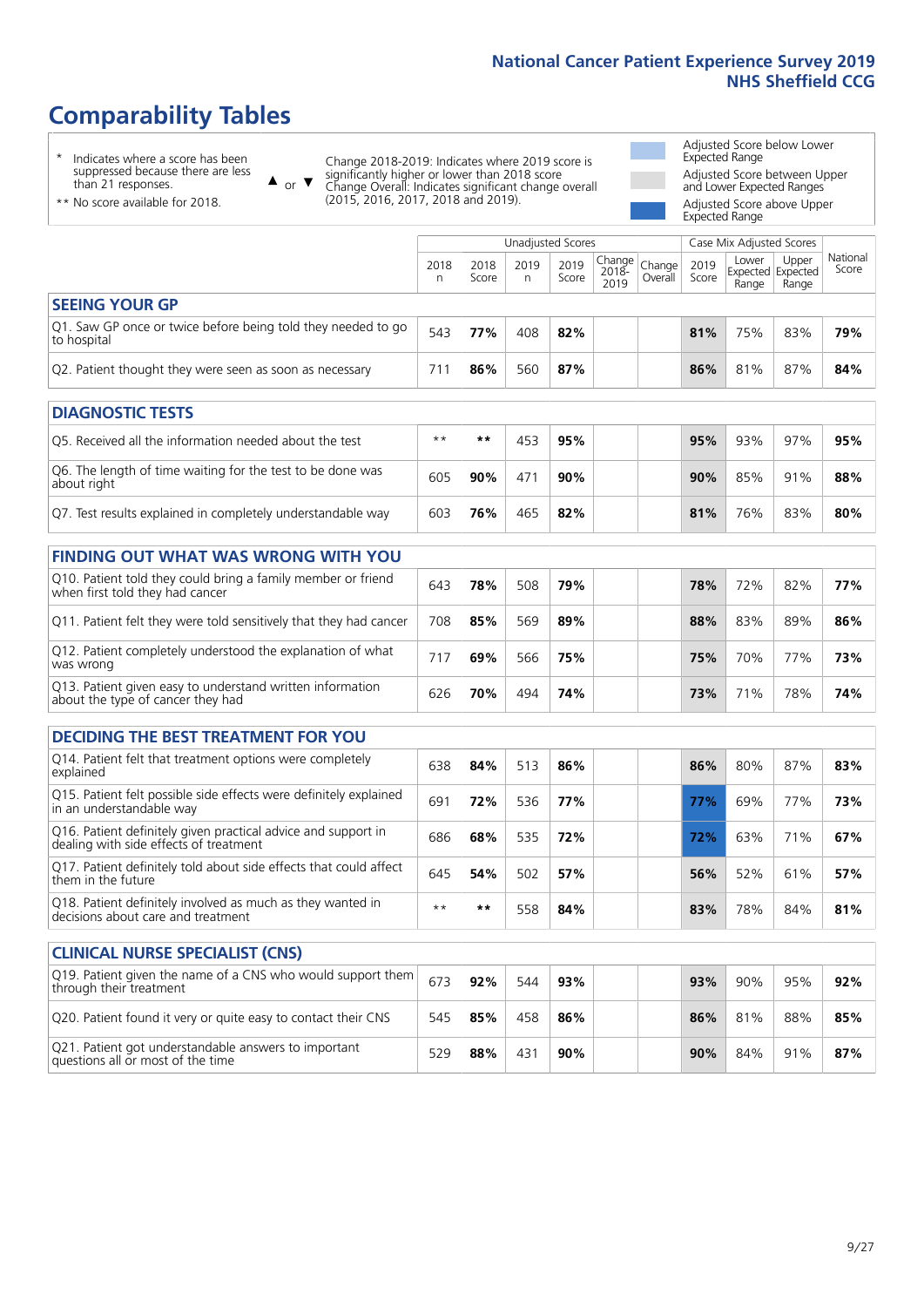# **Comparability Tables**

\* Indicates where a score has been suppressed because there are less than 21 responses.

\*\* No score available for 2018.

 $\triangle$  or  $\nabla$ 

Change 2018-2019: Indicates where 2019 score is significantly higher or lower than 2018 score Change Overall: Indicates significant change overall (2015, 2016, 2017, 2018 and 2019).

Adjusted Score below Lower Expected Range Adjusted Score between Upper and Lower Expected Ranges Adjusted Score above Upper Expected Range

|                                                                                                                   | <b>Unadjusted Scores</b> |               |                      |               |                            |                   |               | Case Mix Adjusted Scores |                                     |                   |
|-------------------------------------------------------------------------------------------------------------------|--------------------------|---------------|----------------------|---------------|----------------------------|-------------------|---------------|--------------------------|-------------------------------------|-------------------|
|                                                                                                                   | 2018<br>n                | 2018<br>Score | 2019<br>$\mathsf{n}$ | 2019<br>Score | Change<br>$2018 -$<br>2019 | Change<br>Overall | 2019<br>Score | Lower<br>Range           | Upper<br>Expected Expected<br>Range | National<br>Score |
| <b>SUPPORT FOR PEOPLE WITH CANCER</b>                                                                             |                          |               |                      |               |                            |                   |               |                          |                                     |                   |
| Q22. Hospital staff gave information about support or self-help<br>groups for people with cancer                  | 558                      | 91%           | 471                  | 93%           |                            |                   | 92%           | 85%                      | 91%                                 | 88%               |
| Q23. Hospital staff discussed or gave information about the<br>impact cancer could have on day to day activities  | 490                      | 83%           | 396                  | 87%           |                            |                   | 86%           | 80%                      | 88%                                 | 84%               |
| Q24. Hospital staff gave information on getting financial help or<br>possible benefits                            | 380                      | 58%           | 302                  | 64%           |                            |                   | 63%           | 57%                      | 68%                                 | 63%               |
| Q25. Hospital staff told patient they could get free prescriptions                                                | 334                      | 83%           | 247                  | 84%           |                            |                   | 83%           | 77%                      | 87%                                 | 82%               |
| <b>OPERATIONS</b>                                                                                                 |                          |               |                      |               |                            |                   |               |                          |                                     |                   |
| Q27. Beforehand, patient had all the information needed about<br>the operation                                    | 393                      | 97%           | 265                  | 98%           |                            |                   | 98%           | 94%                      | 99%                                 | 96%               |
| Q28. Afterwards, staff completely explained how operation had<br>gone in understandable way                       | 383                      | 76%           | 266                  | 86%           | ▲                          |                   | 86%           | 74%                      | 84%                                 | 79%               |
| <b>HOSPITAL CARE AS AN INPATIENT</b>                                                                              |                          |               |                      |               |                            |                   |               |                          |                                     |                   |
| Q30. Hospital staff didn't talk in front of patient as if patient<br>wasn't there                                 | $\star\star$             | $***$         | 248                  | 85%           |                            |                   | 86%           | 79%                      | 88%                                 | 84%               |
| Q31. Patient had confidence and trust in all doctors treating<br>them                                             | $**$                     | $***$         | 252                  | 87%           |                            |                   | 87%           | 79%                      | 88%                                 | 84%               |
| Q32. Patient's family or someone close definitely felt able to talk<br>to a doctor                                | $\star\star$             | $**$          | 218                  | 78%           |                            |                   | 78%           | 66%                      | 78%                                 | 72%               |
| O33. Patient had confidence and trust in all the ward nurses<br>treating them                                     | $**$                     | $***$         | 253                  | 73%           |                            |                   | 72%           | 69%                      | 80%                                 | 74%               |
| Q34. Patient thought there were always or nearly always<br>enough nurses on duty to care for them                 | $**$                     | $***$         | 252                  | 60%           |                            |                   | 59%           | 58%                      | 70%                                 | 64%               |
| Q35. All hospital staff asked patient what name they prefer to<br>be called by                                    | $**$                     | $***$         | 251                  | 65%           |                            |                   | 64%           | 62%                      | 79%                                 | 71%               |
| Q36. Patient always given enough privacy when discussing<br>condition or treatment                                | $* *$                    | $***$         | 252                  | 81%           |                            |                   | 80%           | 80%                      | 89%                                 | 85%               |
| Q37. Patient definitely found hospital staff to discuss worries or<br>fears during their inpatient visit          | $\star\star$             | $***$         | 181                  | 54%           |                            |                   | 53%           | 45%                      | 59%                                 | 52%               |
| Q38. Hospital staff definitely did everything they could to help<br>control pain                                  | $* *$                    | $***$         | 215                  | 85%           |                            |                   | 84%           | 78%                      | 88%                                 | 83%               |
| Q39. Patient always felt they were treated with respect and<br>dignity while in hospital                          | $* *$                    | $***$         | 252                  | 90%           |                            |                   | 89%           | 84%                      | 92%                                 | 88%               |
| Q40. Patient given clear written information about what should<br>or should not do after leaving hospital         | $\star\star$             | **            | 234                  | 89%           |                            |                   | 89%           | 81%                      | 90%                                 | 86%               |
| Q41. Hospital staff told patient who to contact if worried about<br>condition or treatment after leaving hospital | $* *$                    | $***$         | 245                  | 97%           |                            |                   | 97%           | 91%                      | 97%                                 | 94%               |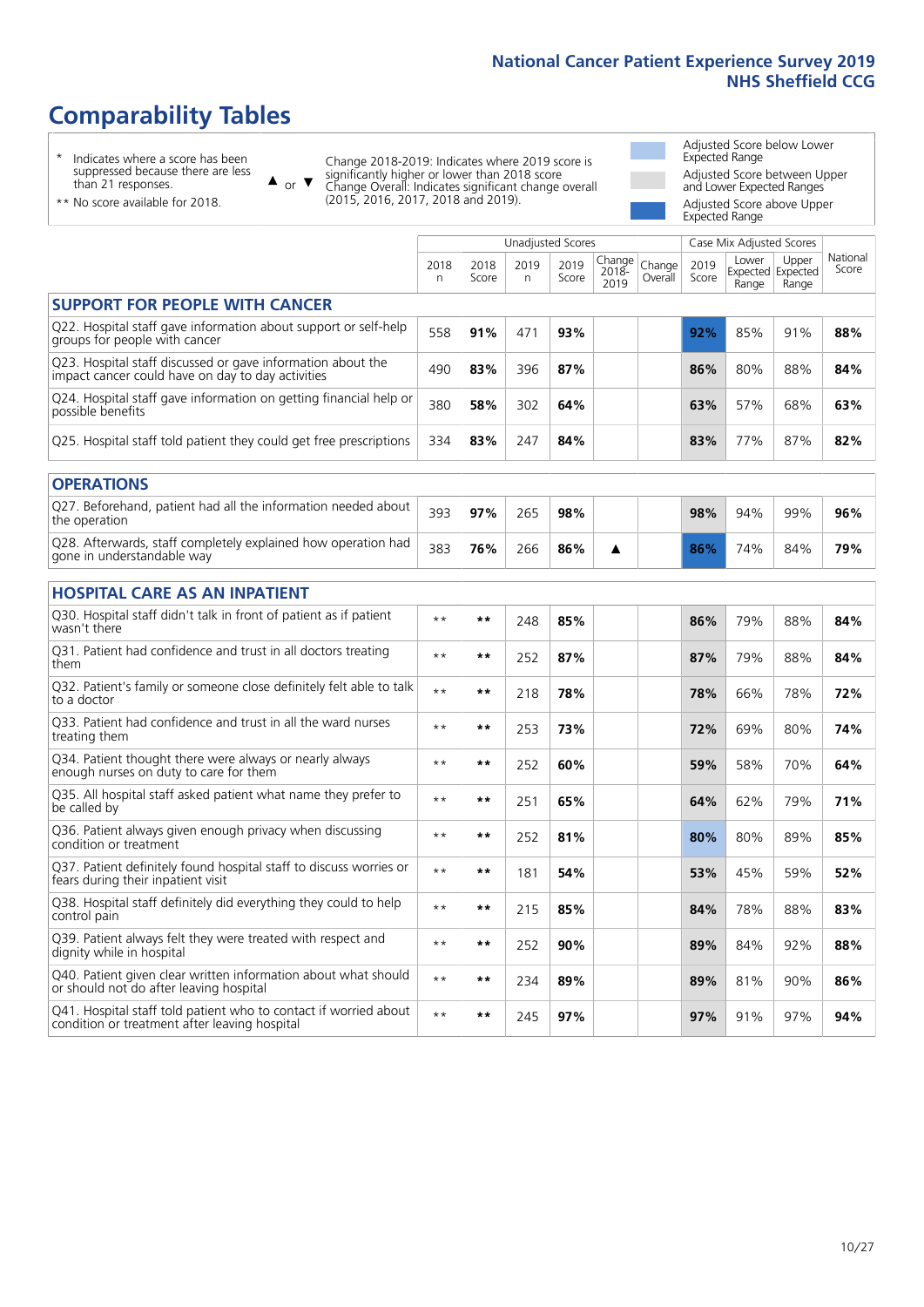Unadjusted Scores **Case Mix Adjusted Scores** 

# **Comparability Tables**

\* Indicates where a score has been suppressed because there are less than 21 responses.

 $\triangle$  or  $\nabla$ 

Change 2018-2019: Indicates where 2019 score is significantly higher or lower than 2018 score Change Overall: Indicates significant change overall (2015, 2016, 2017, 2018 and 2019).

 $\overline{\phantom{a}}$ 

Adjusted Score below Lower Expected Range Adjusted Score between Upper and Lower Expected Ranges Adjusted Score above Upper Expected Range

| ** No score available for 2018. |  |
|---------------------------------|--|

|                                                                                                                       | 2018<br>n | 2018<br>Score | 2019<br>n | 2019<br>Score | Change<br>$2018 -$<br>2019 | Change<br>Overall | 2019<br>Score | Lower<br>Range | Upper<br>Expected Expected<br>Range | National<br>Score |
|-----------------------------------------------------------------------------------------------------------------------|-----------|---------------|-----------|---------------|----------------------------|-------------------|---------------|----------------|-------------------------------------|-------------------|
| <b>HOSPITAL CARE AS A DAY PATIENT / OUTPATIENT</b>                                                                    |           |               |           |               |                            |                   |               |                |                                     |                   |
| Q43. Patient definitely found hospital staff to discuss worries or<br>fears during their outpatient or day case visit | 548       | 70%           | 432       | 71%           |                            |                   | 71%           | 66%            | 75%                                 | 71%               |
| Q44. Cancer doctor had the right documents at patient's last<br>outpatient appointment                                | 656       | 95%           | 496       | 96%           |                            |                   | 96%           | 94%            | 98%                                 | 96%               |
| Q46. Beforehand patient completely had all information needed<br>about radiotherapy treatment                         | 206       | 86%           | 162       | 88%           |                            |                   | 88%           | 81%            | 92%                                 | 86%               |
| Q47. Patient completely given understandable information<br>about whether radiotherapy was working                    | 161       | 60%           | 136       | 63%           |                            |                   | 63%           | 52%            | 68%                                 | 60%               |
| Q49. Beforehand patient completely had all information needed<br>about chemotherapy treatment                         | 342       | 87%           | 255       | 82%           |                            |                   | 82%           | 80%            | 89%                                 | 84%               |
| Q50. Patient given enough information about whether<br>chemotherapy was working in a completely understandable way    | 303       | 67%           | 228       | 70%           |                            |                   | 71%           | 62%            | 74%                                 | 68%               |
| <b>HOME CARE AND SUPPORT</b>                                                                                          |           |               |           |               |                            |                   |               |                |                                     |                   |
| Q51. Hospital staff definitely gave family or someone close all<br>the information needed to help care at home        | 584       | 60%           | 448       | 62%           |                            |                   | 62%           | 55%            | 64%                                 | 60%               |
| Q52. Patient definitely given enough support from health or<br>social services during treatment                       | 359       | 58%           | 281       | 56%           |                            |                   | 55%           | 45%            | 60%                                 | 52%               |
| Q53. Patient definitely given enough support from health or<br>social services after treatment                        | 229       | 47%           | 195       | 49%           |                            |                   | 49%           | 38%            | 52%                                 | 45%               |
| <b>CARE FROM YOUR GENERAL PRACTICE</b>                                                                                |           |               |           |               |                            |                   |               |                |                                     |                   |
| Q54. GP given enough information about patient's condition<br>and treatment                                           | 560       | 96%           | 431       | 96%           |                            |                   | 96%           | 93%            | 97%                                 | 95%               |
| Q55. General practice staff definitely did everything they could<br>to support patient during treatment               | 452       | 59%           | 364       | 55%           |                            |                   | 55%           | 53%            | 64%                                 | 58%               |
| <b>YOUR OVERALL NHS CARE</b>                                                                                          |           |               |           |               |                            |                   |               |                |                                     |                   |
| Q56. Different people treating and caring for patient always<br>work well together to give best possible care         | $***$     | **            | 532       | 73%           |                            |                   | 73%           | 69%            | 77%                                 | 73%               |
| Q57. Patient given a care plan                                                                                        | 535       | 34%           | 420       | 41%           | ▲                          |                   | 40%           | 33%            | 42%                                 | 38%               |
| Q58. Overall the administration of care was good or very good                                                         | 713       | 91%           | 556       | 91%           |                            |                   | 91%           | 86%            | 91%                                 | 89%               |
| Q59. Patient felt length of time for attending clinics and<br>appointments for cancer was about right                 | 703       | 66%           | 553       | 71%           |                            | ▲                 | 71%           | 63%            | 75%                                 | 69%               |
| Q60. Someone discussed with patient whether they would like<br>to take part in cancer research                        | 680       | 42%           | 513       | 38%           |                            |                   | 37%           | 22%            | 39%                                 | 30%               |
| Q61. Patient's average rating of care scored from very poor to<br>very good                                           | 698       | 8.9           | 542       | 9.0           |                            |                   | 8.9           | 8.7            | 8.9                                 | 8.8               |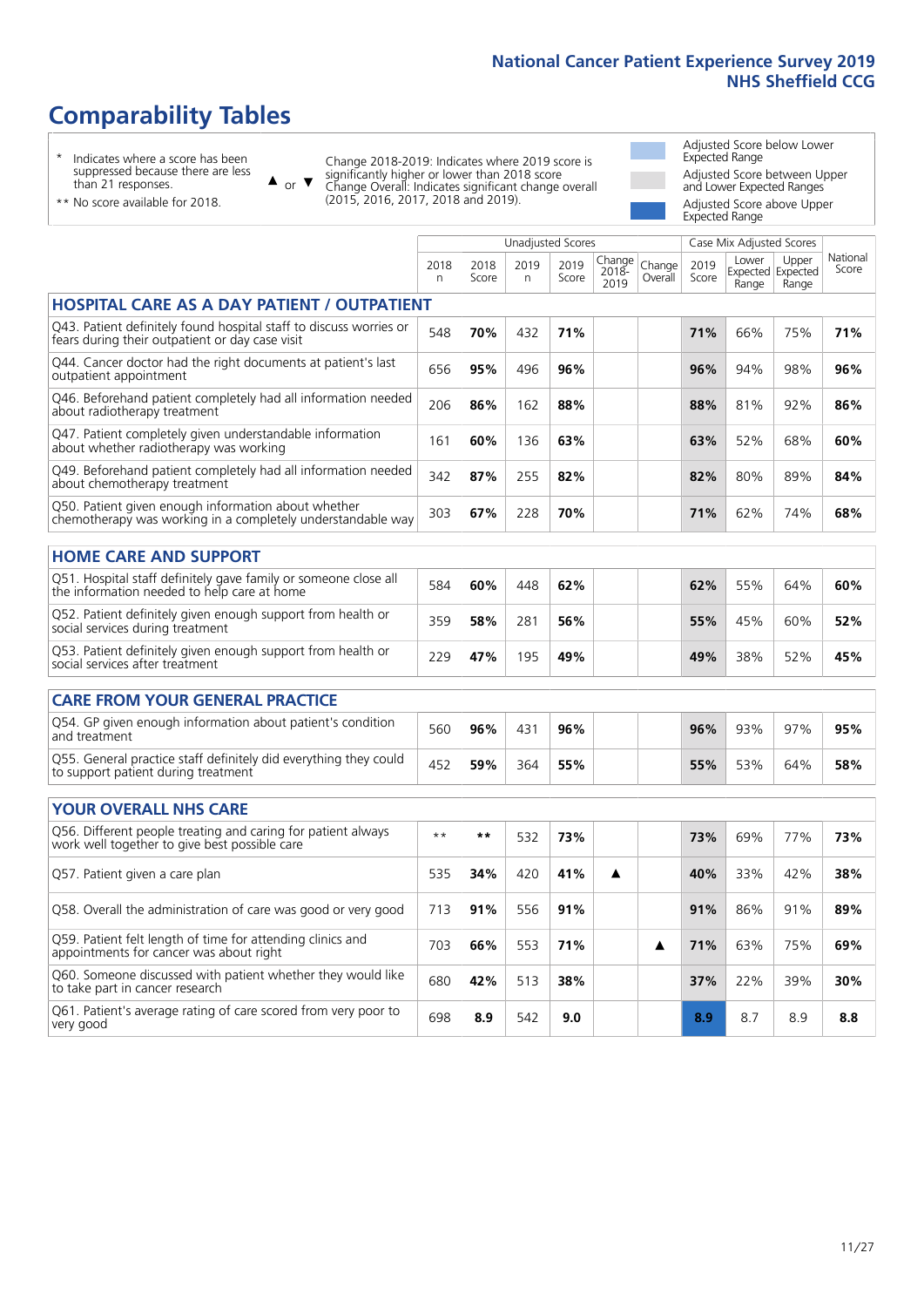- \* Indicates where a score has been suppressed because there are less than 21 responses.
- n.a. Indicates that there were no respondents for that tumour group.

| <b>SEEING YOUR GP</b>                                      |            |         |               |             |                    |                |                  |          | Tumour Group |         |      |                 |                                                           |       |                |
|------------------------------------------------------------|------------|---------|---------------|-------------|--------------------|----------------|------------------|----------|--------------|---------|------|-----------------|-----------------------------------------------------------|-------|----------------|
|                                                            |            | Brain   | <b>Breast</b> | Colorectal  | ᠊ᢛ<br>Gynaecologic | Haematological | Head and<br>Neck | Lung     | Prostate     | Sarcoma | Skin | Upper<br>Gastro | $\sigma$<br>Jrologica                                     | Other | All<br>Cancers |
| Q1. Saw GP once or twice before being told they            | <b>CCG</b> | $\star$ |               | 94% 81%     |                    | 69%            | $\star$          | $^\star$ | 85%          |         | 90%  | 172%            |                                                           |       | 76% 82%        |
| needed to go to hospital                                   | National   | 59%     |               | 94% 75% 77% |                    |                |                  |          |              |         |      |                 | 67%   79%   71%   82%   71%   90%   74%   83%   74%   79% |       |                |
| Q2. Patient thought they were seen as soon as<br>necessary | <b>CCG</b> | $\star$ |               | 91% 86%     |                    | 82%            | $\star$          | 100% 89% |              |         |      |                 | 83% 82% 87% 77% 87%                                       |       |                |
|                                                            | National   | 79%     |               | 89% 83%     |                    |                |                  |          |              |         |      |                 | 81% 82% 81% 84% 86% 69% 85% 79% 85% 79%                   |       | 84%            |

#### **DIAGNOSTIC TESTS** Tumour Group

|                                                                |                                                                  | Brain   | <b>Breast</b> | Colorectal<br>LGT | Gynaecological | ক<br>aematologic | Head and<br>Neck | Lung                  | Prostate | Sarcoma | Skin | Upper<br>Gastro                         | rological | Other   | All<br>Cancers |
|----------------------------------------------------------------|------------------------------------------------------------------|---------|---------------|-------------------|----------------|------------------|------------------|-----------------------|----------|---------|------|-----------------------------------------|-----------|---------|----------------|
| Q5. Received all the information needed about                  | <b>CCG</b>                                                       | $\star$ |               | 93% 91%           |                | 91%              | $\star$          | 100% 99%              |          |         |      | 100%100% 96% 96% 95%                    |           |         |                |
| the test                                                       | National                                                         | 93%     |               | 95% 95%           | 93%            | 95%              |                  | 93%   95%   95%   93% |          |         |      | 96% 95%                                 |           | 95% 95% | 95%            |
| Q6. The length of time waiting for the test to be              | <b>CCG</b>                                                       | $\star$ |               | 92% 86%           |                | 90%              | $\star$          | 96% 95%               |          | $\star$ | 92%  | 80% 85% 83% 90%                         |           |         |                |
| done was about right                                           | National 84% 91% 88% 86%                                         |         |               |                   |                |                  |                  |                       |          |         |      | 89% 88% 87% 87% 81% 87% 84% 87% 86% 88% |           |         |                |
| Q7. Test results explained in completely<br>understandable way | CCG                                                              | $\star$ |               | 84% 93%           |                | 74%              | $\star$          |                       | 96% 77%  | $\star$ |      | 81% 70% 81% 74% 82%                     |           |         |                |
|                                                                | National 71% 83% 82% 77% 77% 79% 80% 80% 78% 84% 75% 80% 76% 80% |         |               |                   |                |                  |                  |                       |          |         |      |                                         |           |         |                |

| <b>FINDING OUT WHAT WAS WRONG WITH YOU</b>        |            |         |               |                       |                |               |                  |         | Tumour Group |         |      |                 |            |                 |                |
|---------------------------------------------------|------------|---------|---------------|-----------------------|----------------|---------------|------------------|---------|--------------|---------|------|-----------------|------------|-----------------|----------------|
|                                                   |            | Brain   | <b>Breast</b> | olorectal<br>LGT<br>Ū | Gynaecological | Haematologica | Head and<br>Neck | Lung    | Prostate     | Sarcoma | Skin | Upper<br>Gastro | Irological | Other           | All<br>Cancers |
| Q10. Patient told they could bring a family       | CCG        | $\star$ | 82% 89%       |                       |                | 75%           | $\star$          |         | 79% 86%      | $\star$ | 58%  | 79%             | 71%        | $\ast$          | 79%            |
| member or friend when first told they had cancer  | National   | 85%     | 82%           | 82%                   | 71%            | 71%           | 71%              | 77%     | 79%          | 73%     | 69%  | 76%             | 73%        | 75%             | 77%            |
| Q11. Patient felt they were told sensitively that | CCG        | $\star$ | 94%           | 94%                   |                | 81%           | $\star$          | 88%     | 95%          | $\star$ | 83%  | 85%             | 84%        | 84%             | 89%            |
| they had cancer                                   | National   | 79%     | 89% 87% 82%   |                       |                |               | 84% 87%          | 83% 86% |              | 84%     |      |                 |            | 89% 81% 84% 83% | 86%            |
| Q12. Patient completely understood the            | <b>CCG</b> | $\star$ | 73%           | 90%                   |                | 56%           | $\star$          | 88% 84% |              | $\star$ | 77%  | 74%             |            | 84% 79% 75%     |                |
| explanation of what was wrong                     | National   | 66%     | 77%           | 79%                   | 73%            | 60%           | 78%              | 76%     | 79%          | 67%     | 80%  | 70%             | 77%        | 70%             | 73%            |
| Q13. Patient given easy to understand written     | CCG        | $\star$ | 72%           | 78%                   |                | 76%           | $\star$          | $\star$ | 89%          | $\star$ |      | 65% 64%         | 76%        | 77%             | 74%            |
| information about the type of cancer they had     | National   | 66%     | 78%           | 73%                   | 71%            | 76%           | 69%              | 67% 83% |              | 67%     |      | 84% 67%         | 74%        | 65%             | 74%            |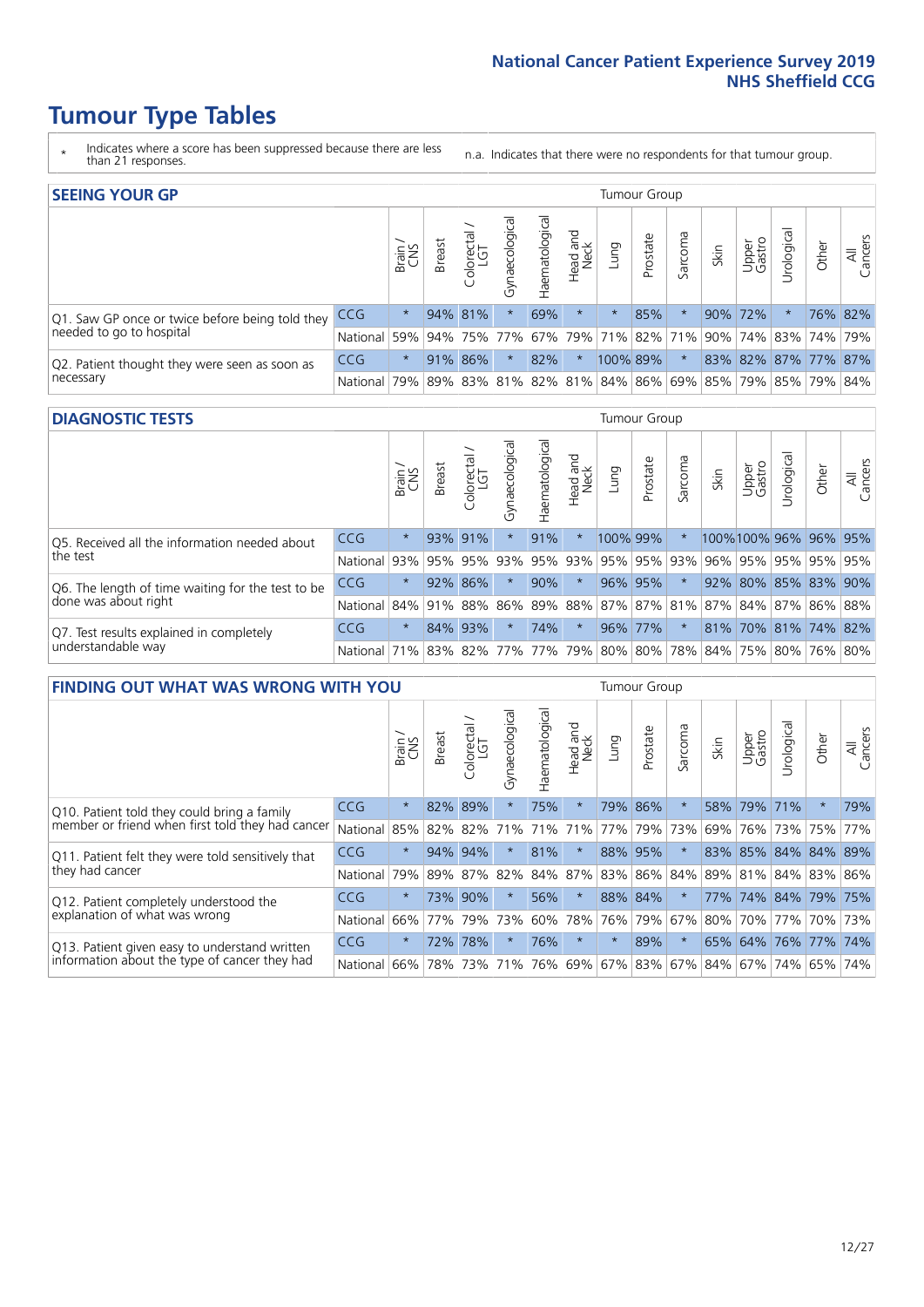- \* Indicates where a score has been suppressed because there are less than 21 responses.
- n.a. Indicates that there were no respondents for that tumour group.

| <b>DECIDING THE BEST TREATMENT FOR YOU</b>         |            |         |               |                             |                |                |                         |         | <b>Tumour Group</b> |                         |      |                 |             |             |                |
|----------------------------------------------------|------------|---------|---------------|-----------------------------|----------------|----------------|-------------------------|---------|---------------------|-------------------------|------|-----------------|-------------|-------------|----------------|
|                                                    |            | Brain   | <b>Breast</b> | olorectal.<br>LGT<br>$\cup$ | Gynaecological | Haematological | ead and<br>Neck<br>Head | Lung    | Prostate            | arcoma<br>$\sqrt{ }$    | Skin | Upper<br>Gastro | Jrological  | Other       | All<br>Cancers |
| Q14. Patient felt that treatment options were      | CCG        | $\star$ | 88%           | 96%                         | $\star$        | 77%            | $\star$                 | 91%     | 90%                 | $\star$                 | 88%  | 80%             | 93%         | 79%         | 86%            |
| completely explained                               | National   | 85%     | 85%           | 85%                         | 85%            | 82%            | 87%                     |         | 84% 83%             | 83%                     | 89%  | 81%             | 83% 79% 83% |             |                |
| Q15. Patient felt possible side effects were       | CCG        | $\star$ | 77%           | 88%                         | $\star$        | 68%            | $\star$                 |         | 87% 84%             | $\star$                 | 68%  | 71%             | 66%         | 79%         | 77%            |
| definitely explained in an understandable way      | National   | 69%     | 74%           | 76%                         | 75%            | 69%            | 73%                     |         | 74% 73%             | 73%                     | 77%  | 72%             | 71%         | 70% 73%     |                |
| Q16. Patient definitely given practical advice and | <b>CCG</b> | $\star$ | 79%           | 78%                         |                | 53%            | $\star$                 |         | 83% 76%             |                         | 69%  | 64%             | 77% 71%     |             | 72%            |
| support in dealing with side effects of treatment  | National   | 63%     | 70%           | 70%                         | 69%            | 65%            | 70%                     | 69%     | 65%                 | 66%                     | 71%  | 66%             |             | 63% 64%     | 67%            |
| Q17. Patient definitely told about side effects    | CCG        | $\star$ | 55%           | 68%                         | $\star$        | 40%            | $\star$                 | $\star$ | 75%                 | 大                       | 57%  | 63%             |             | 37% 57%     | 57%            |
| that could affect them in the future               | National   | 62%     | 57%           | 59%                         | 56%            | 51%            | 64%                     | 56%     | 66%                 | 54%                     | 66%  | 53%             |             | 56% 52%     | 57%            |
| Q18. Patient definitely involved as much as they   | CCG        | $\star$ |               | 85% 86%                     | $\star$        | 78%            | $\star$                 | 91%     | 89%                 | $\star$                 | 93%  | 82%             |             | 72% 83% 84% |                |
| wanted in decisions about care and treatment       | National   | 79%     |               |                             | 81% 83% 81%    |                |                         |         |                     | 80% 81% 81% 84% 81% 87% |      | 79%             |             | 79% 78% 81% |                |

#### **CLINICAL NURSE SPECIALIST (CNS)** Tumour Group

|                                             |                  | Brain<br>CNS | <b>Breast</b>   | olorectal<br>LGT<br>Ü | $\sigma$<br>aecologica<br>Ğ | ক<br>Haematologic | Head and<br>Neck | Lung     | Prostate | Sarcoma | Skin | Upper<br>Gastro                 | $\sigma$<br>rologica | Other       | All<br>Cancers |
|---------------------------------------------|------------------|--------------|-----------------|-----------------------|-----------------------------|-------------------|------------------|----------|----------|---------|------|---------------------------------|----------------------|-------------|----------------|
| Q19. Patient given the name of a CNS who    | <b>CCG</b>       | $\star$      |                 | 98% 90%               |                             | 88%               | $\star$          | 100% 93% |          |         |      | 89% 94%                         |                      | 90% 92% 93% |                |
| would support them through their treatment  | National         | 95%          | 95%             | 92%                   | 95%                         | 92%               |                  |          |          |         |      | 91% 94% 91% 91% 91% 92%         | 85%                  | 89%         | 92%            |
| Q20. Patient found it very or quite easy to | CCG              | $\star$      |                 | 85% 83%               |                             | 92%               | $\ast$           |          | 90% 77%  | $\ast$  | 96%  | 90%                             | 76% 82% 86%          |             |                |
| contact their CNS                           | National         |              | 86% 84% 88% 85% |                       |                             | 87%               | 86%              |          |          |         |      | 86% 80% 86% 90% 85% 83% 83%     |                      |             | 85%            |
| Q21. Patient got understandable answers to  | CCG              | $\star$      |                 | 84% 91%               |                             | 93%               | $\star$          | $\star$  | 94%      | $\star$ |      | 100% 93%                        | $\star$              | $\ast$      | 90%            |
| important questions all or most of the time | National 82% 87% |              |                 | $89\%$                | 86%                         |                   |                  |          |          |         |      | 89% 88% 86% 87% 87% 93% 86% 87% |                      | 86%         | 87%            |

| <b>SUPPORT FOR PEOPLE WITH CANCER</b>                                                             |            |         |               |            |                |                |                     |         | Tumour Group |                  |         |                 |           |        |                |
|---------------------------------------------------------------------------------------------------|------------|---------|---------------|------------|----------------|----------------|---------------------|---------|--------------|------------------|---------|-----------------|-----------|--------|----------------|
| Q22. Hospital staff gave information about<br><b>CCG</b>                                          |            |         | <b>Breast</b> | Colorectal | Gynaecological | Haematological | and<br>Neck<br>Head | Lung    | Prostate     | arcoma<br>$\sim$ | Skin    | Upper<br>Gastro | Jrologica | Other  | All<br>Cancers |
| support or self-help groups for people with                                                       |            | $\star$ | 95%           | 88%        | $\star$        | 84%            | $\star$             | $\star$ | 97%          | $\star$          | $\star$ | 94%             | 92%       | 95%    | 93%            |
| cancer                                                                                            | National   | 92%     | 92%           | 88%        | 87%            | 86%            | 88%                 | 87%     | 91%          | 86%              | 90%     | 88%             | 81%       | 83%    | 88%            |
| Q23. Hospital staff discussed or gave information<br>about the impact cancer could have on day to | CCG.       | $\star$ | 88%           | 83%        | $\star$        | 83%            | $\star$             | $\star$ | 98%          | $\star$          |         | 89%             | 73%       | $\ast$ | 87%            |
| day activities                                                                                    | National   | 84%     | 86%           | 85%        | 82%            | 84%            | 84%                 | 83%     | 88%          | 81%              | 86%     | 83%             | 78%       | 79%    | 84%            |
| Q24. Hospital staff gave information on getting                                                   | <b>CCG</b> | $\star$ | 69%           | 44%        | $\star$        | 60%            | $\star$             | $\star$ | 38%          | $\star$          | $\star$ | 66%             | $\star$   | $\ast$ | 64%            |
| financial help or possible benefits                                                               | National   | 78%     | 68%           | 61%        | 66%            | 61%            | 67%                 | 72%     | 55%          | 64%              | 60%     | 64%             | 47%       | 59%    | 63%            |
| Q25. Hospital staff told patient they could get                                                   | <b>CCG</b> | $\star$ | 84%           | $\star$    | $\star$        | 88%            | $\star$             | $\star$ | $\star$      |                  |         | $\star$         | $\star$   | $\ast$ | 84%            |
| free prescriptions                                                                                | National   | 82%     | 81%           | 83%        | 79%            | 87%            | 84%                 | 86%     | 80%          | 78%              | 71%     | 84%             | 73%       | 81%    | 82%            |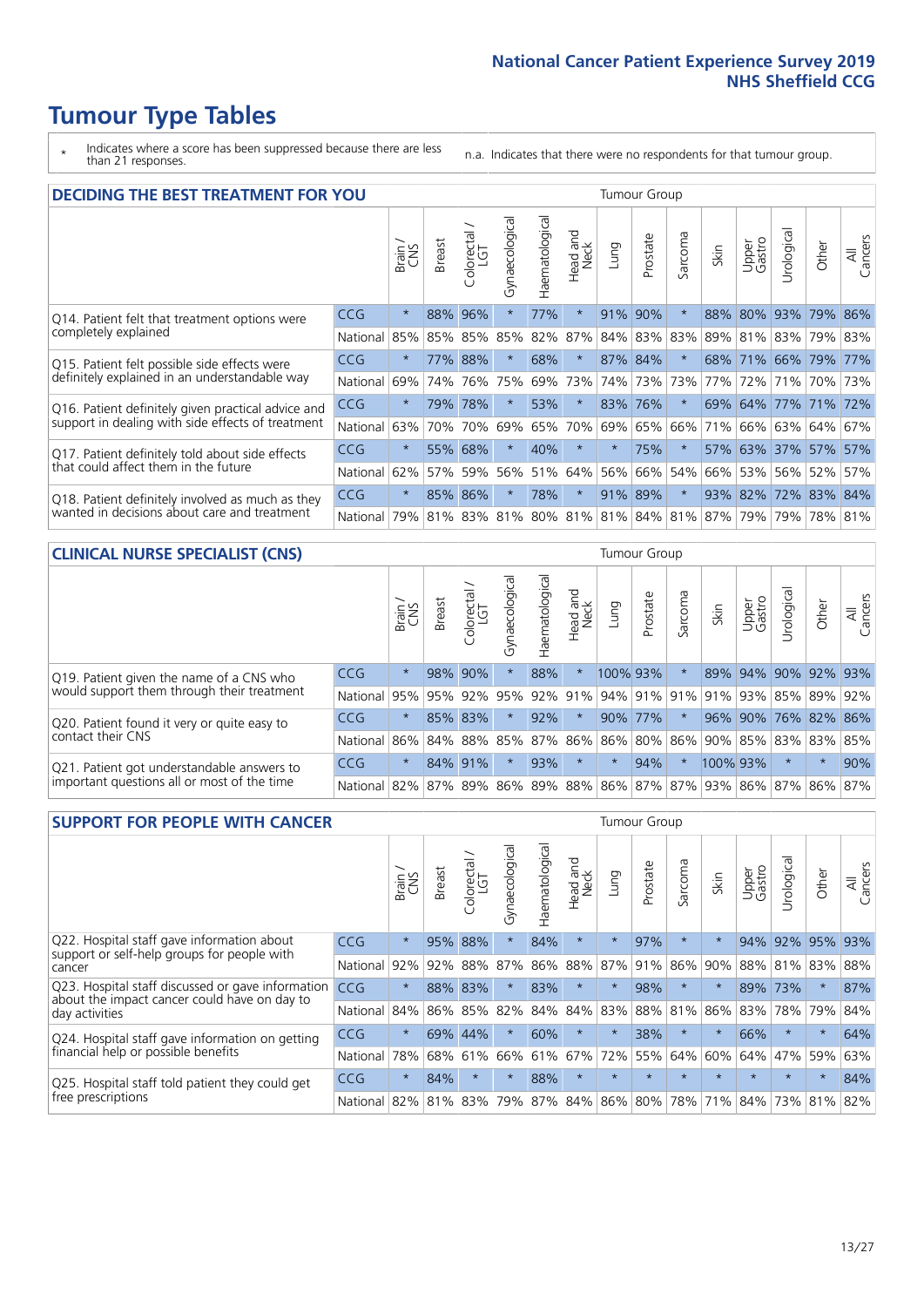- \* Indicates where a score has been suppressed because there are less than 21 responses.
- n.a. Indicates that there were no respondents for that tumour group.

| <b>OPERATIONS</b>                                                                           |            |          |               |                        |                    |                |                        |         | Tumour Group |         |                             |                 |                 |           |                |  |  |
|---------------------------------------------------------------------------------------------|------------|----------|---------------|------------------------|--------------------|----------------|------------------------|---------|--------------|---------|-----------------------------|-----------------|-----------------|-----------|----------------|--|--|
|                                                                                             |            | Brain    | <b>Breast</b> | iolorectal<br>LGT<br>Ü | ᠊ᢛ<br>Gynaecologic | Haematological | ad and<br>Neck<br>Head | Lung    | Prostate     | Sarcoma | Skin                        | Upper<br>Gastro | Jrological      | Other     | All<br>Cancers |  |  |
| Q27. Beforehand, patient had all the information<br>needed about the operation              | CCG        | $\star$  | 100% 97%      |                        | $\star$            | $\star$        | $\star$                | $\star$ | 100%         |         | 100%                        | $\star$         | $\star$         | $\star$   | 98%            |  |  |
|                                                                                             | National   | 96%      |               | 97% 96%                |                    |                |                        |         |              |         | 96% 94% 96% 95% 97% 95% 96% |                 | 96% 95% 95% 96% |           |                |  |  |
| Q28. Afterwards, staff completely explained how<br>operation had gone in understandable way | <b>CCG</b> | $\star$  |               | 87% 94%                | $\star$            | $\star$        | $\star$                | $\star$ | 85%          |         | 86%                         | $\star$         | $\star$         | $\star$   | 86%            |  |  |
|                                                                                             | National   | $ 76\% $ |               | 79% 83%                |                    |                | 79%   78%   79%        |         |              |         | 79% 78% 80% 82%             | 79%             |                 | 76%   77% | 79%            |  |  |

#### **HOSPITAL CARE AS AN INPATIENT** Tumour Group

|                                                                                                   |              | Brain   | Breast      | Colorectal /<br>LGT | Gynaecological | Haematological | Head and<br>Neck | Lung    | Prostate                        | Sarcoma | Skin    | Upper<br>Gastro | Urological | Other   | All<br>Cancers |
|---------------------------------------------------------------------------------------------------|--------------|---------|-------------|---------------------|----------------|----------------|------------------|---------|---------------------------------|---------|---------|-----------------|------------|---------|----------------|
| Q30. Hospital staff didn't talk in front of patient                                               | CCG          | $\star$ | 92%         | 94%                 | $\star$        | 81%            | $\star$          | $\star$ | 89%                             | $\star$ | $\star$ | $\star$         | $\star$    | $\star$ | 85%            |
| as if patient wasn't there                                                                        | National     | 81%     | 86%         | 81%                 | 83%            | 84%            |                  | 83% 81% | 88%                             | 86%     | 86%     | 81%             | 83%        | 82%     | 84%            |
| Q31. Patient had confidence and trust in all                                                      | CCG          | $\star$ | 86% 91%     |                     | $\star$        | 86%            | $\star$          | $\star$ | 82%                             | $\star$ | $\star$ | 91%             | $\star$    | $\star$ | 87%            |
| doctors treating them                                                                             | National     | 82%     |             | 83% 85%             | 83%            |                | 82% 87% 83%      |         | 89%                             | 86%     | 85%     | 81%             | 85%        | 80%     | 84%            |
| Q32. Patient's family or someone close definitely                                                 | CCG          | $\star$ | 84%         | 79%                 |                | 85%            | $\star$          | $\star$ | 68%                             | $\star$ | $\star$ | $\star$         | $\star$    | $\star$ | 78%            |
| felt able to talk to a doctor                                                                     | National     | 67%     | 72%         | 73%                 | 72%            | 74%            | 75%              | 74%     | 72%                             | 71%     | 74%     | 73%             | 71%        | 69%     | 72%            |
| Q33. Patient had confidence and trust in all the                                                  | CCG          | $\star$ |             | 70% 83%             | $\star$        | 72%            | $\star$          | $\star$ | 79%                             | $\star$ | $\ast$  | 73%             | $\star$    | $\star$ | 73%            |
| ward nurses treating them                                                                         | National     | 72%     | 73%         | 72%                 | 71%            | 77%            | 75%              | 77%     | 79%                             | 74%     | 75%     | 73%             | 77%        | 69%     | 74%            |
| Q34. Patient thought there were always or nearly<br>always enough nurses on duty to care for them | CCG          | $\star$ | 62%         | 63%                 | $\star$        | 58%            | $\star$          | $\star$ | 61%                             | $\star$ | $\star$ | 52%             | $\star$    | $\star$ | 60%            |
|                                                                                                   | National     | 68%     | 64%         | 62%                 | 63%            | 63%            | 65%              | 68%     | 72%                             | 65%     | 70%     | 65%             | 66%        | 60%     | 64%            |
| Q35. All hospital staff asked patient what name                                                   | CCG          | $\star$ |             | 62% 74%             | $\star$        | 64%            | $\star$          | $\star$ | 61%                             | $\star$ | $\star$ | 77%             | $\star$    | $\star$ | 65%            |
| they prefer to be called by                                                                       | National     | 68%     | 62%         | 74%                 | 65%            | 72%            | 71% 76%          |         | 72%                             | 74%     | 70%     | 78%             | 76%        | 69%     | 71%            |
| Q36. Patient always given enough privacy when                                                     | CCG          | $\star$ | 76%         | 94%                 | $\star$        | 74%            | $\star$          | $\star$ | 89%                             | $\star$ | $\star$ | 82%             | $\star$    | $\star$ | 81%            |
| discussing condition or treatment                                                                 | National     | 78%     |             | 84% 85%             | 81%            |                | 86% 87% 84%      |         | 88%                             | 84%     | 84%     | 84%             | 85%        | 82%     | 85%            |
| Q37. Patient definitely found hospital staff to                                                   | <b>CCG</b>   | $\star$ | 60%         | 52%                 | $\star$        | 50%            | $\star$          | $\star$ | $\star$                         | $\star$ | $\star$ | $\star$         | $\star$    | $\star$ | 54%            |
| discuss worries or fears during their inpatient visit                                             | National     | 45%     |             | 51% 55%             | 51%            | 56%            | 52%              | 49%     | 53%                             | 54%     | 51%     | 53%             | 49%        | 46%     | 52%            |
| Q38. Hospital staff definitely did everything they                                                | CCG          | $\star$ | 88% 88%     |                     | $\star$        | 77%            | $\star$          | $\star$ | 88%                             | $\star$ | $\star$ | $\star$         | $\star$    | $\star$ | 85%            |
| could to help control pain                                                                        | National     | 85%     | 83%         | 84%                 | 82%            | 82%            |                  | 80% 84% | 85%                             | 83%     | 85%     | 82%             | 81%        | 82%     | 83%            |
| Q39. Patient always felt they were treated with                                                   | CCG          | $\star$ | 88% 88%     |                     | $\star$        | 92%            | $\star$          | $\star$ | 89%                             | $\star$ | $\star$ | 86%             | $\star$    | $\star$ | 90%            |
| respect and dignity while in hospital                                                             | National     | 85%     | 87%         | 87%                 | 85%            | 89%            |                  | 87% 88% | 91%                             | 89%     | 89%     | 88%             | 90%        | 86%     | 88%            |
| Q40. Patient given clear written information<br>about what should or should not do after leaving  | CCG          | $\star$ | 98% 83%     |                     | $\star$        | 75%            | $\star$          | $\star$ | 92%                             | $\star$ | $\star$ | $\star$         | $\star$    | $\star$ | 89%            |
| hospital                                                                                          | National 80% |         | 89%         | 86%                 | 86%            | 83%            |                  | 87% 82% | 91%                             | 85%     | 90%     | 82%             | 87%        | 83%     | 86%            |
| Q41. Hospital staff told patient who to contact<br>if worried about condition or treatment after  | CCG          | $\star$ | 100% 94%    |                     | $\star$        | 92%            | $\star$          | $\star$ | 100%                            | $\star$ | $\star$ | 95%             | $\star$    | $\star$ | 97%            |
| leaving hospital                                                                                  | National 94% |         | 95% 95% 93% |                     |                |                |                  |         | 96% 93% 92% 96% 94% 95% 92% 92% |         |         |                 |            | 93% 94% |                |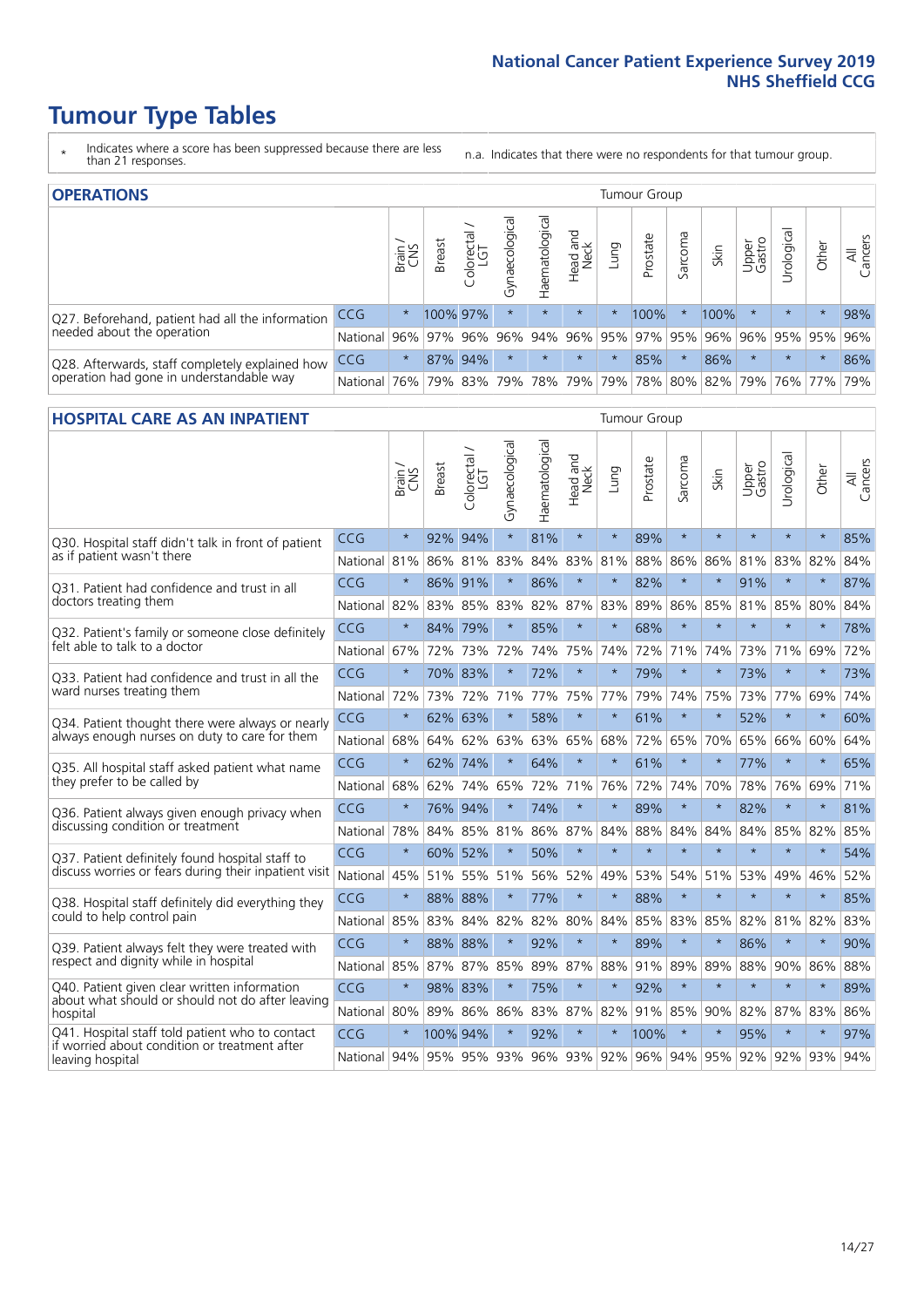- \* Indicates where a score has been suppressed because there are less than 21 responses.
- n.a. Indicates that there were no respondents for that tumour group.

| HOSPITAL CARE AS A DAY PATIENT / OUTPATIENT                                                                           | <b>Tumour Group</b> |              |               |                 |                |                |                         |         |          |                  |          |                 |            |              |                |
|-----------------------------------------------------------------------------------------------------------------------|---------------------|--------------|---------------|-----------------|----------------|----------------|-------------------------|---------|----------|------------------|----------|-----------------|------------|--------------|----------------|
|                                                                                                                       |                     | Brain<br>CNS | <b>Breast</b> | ╮<br>Colorectal | Gynaecological | Haematological | ead and<br>Neck<br>Head | Lung    | Prostate | arcoma<br>$\sim$ | Skin     | Upper<br>Gastro | Urological | Other        | All<br>Cancers |
| Q43. Patient definitely found hospital staff to                                                                       | CCG                 | $\star$      | 68%           | 83%             | $\star$        | 62%            | $\star$                 | 81%     | 79%      | $\star$          | $\star$  | 95%             | $\star$    | 68%          | 71%            |
| discuss worries or fears during their outpatient or<br>day case visit                                                 | National            | 66%          | 68%           | 73%             | 70%            | 73%            | 72%                     | 70%     | 74%      | 72%              | 72%      | 71%             | 67%        | 68%          | 71%            |
| Q44. Cancer doctor had the right documents at<br>patient's last outpatient appointment                                | CCG                 | $\star$      | 94%           | 95%             | $\star$        | 96%            | $\star$                 |         | 100%100% | 大                | 100% 96% |                 |            | 92% 100% 96% |                |
|                                                                                                                       | National            | 94%          | 96%           | 96%             | 96%            | 97%            | 96%                     | 96%     | 96%      | 96%              | 96%      | 94%             | 96%        | 95%          | 96%            |
| Q46. Beforehand patient completely had                                                                                | <b>CCG</b>          | $\star$      | 95%           | $\star$         | $\star$        | $\star$        | $\star$                 | $\star$ | $\star$  | $\star$          |          | $\star$         | $\star$    | $\star$      | 88%            |
| all information needed about radiotherapy<br>treatment                                                                | National            | 91%          | 88%           | 83%             | 88%            | 84%            | 86%                     | 86%     | 88%      | 88%              | 84%      | 86%             | 83%        | 84%          | 86%            |
| Q47. Patient completely given understandable                                                                          | CCG                 | $\star$      | 67%           |                 |                |                | $\star$                 | $\star$ | $\star$  |                  |          |                 |            | $\ast$       | 63%            |
| information about whether radiotherapy was<br>working                                                                 | National            | 56%          | 60%           | 57%             | 61%            | 62%            | 63%                     | 59%     | 60%      | 67%              | 57%      | 52%             | 59%        | 59%          | 60%            |
| Q49. Beforehand patient completely had all                                                                            | CCG                 | $\star$      | 85%           | 85%             | $\star$        | 70%            | $\star$                 | $\star$ | $\star$  | $\star$          |          | 87%             | $\star$    | $\star$      | 82%            |
| information needed about chemotherapy<br>treatment                                                                    | National            | 80%          | 82%           | 86%             | 87%            | 85%            | 79%                     | 84%     | 86%      | 86%              | 90%      | 84%             | 85%        | 85%          | 84%            |
| Q50. Patient given enough information about<br>whether chemotherapy was working in a<br>completely understandable way | CCG                 | $\star$      | 68%           | 67%             | $\star$        | 75%            | $\star$                 | $\star$ | $\star$  | n.a.             | $\star$  | 86%             | $\star$    | $\star$      | 70%            |
|                                                                                                                       | National            | 54%          | 62%           | 64%             | 68%            | 75%            | 57%                     | 67%     | 66%      | 71%              | 79%      | 61%             | 68%        | 69%          | 68%            |

#### **HOME CARE AND SUPPORT** Tumour Group

|                                                                                                                   |            | Brain   | <b>Breast</b> | Colorectal<br>LGT | $\sigma$<br>Gynaecologic | Haematological | Head and<br>Neck | <b>Lung</b> | Prostate | Sarcoma | Skin            | Upper<br>Gastro | Urological  | Other   | All<br>Cancers |
|-------------------------------------------------------------------------------------------------------------------|------------|---------|---------------|-------------------|--------------------------|----------------|------------------|-------------|----------|---------|-----------------|-----------------|-------------|---------|----------------|
| Q51. Hospital staff definitely gave family or<br>someone close all the information needed to<br>help care at home | <b>CCG</b> | $\star$ | 64%           | 54%               | $\star$                  | 56%            | $\ast$           | 76%         | 57%      |         | 68%             | 72%             | 68%         | $\star$ | 62%            |
|                                                                                                                   | National   | 58%     |               | 58% 63%           | 57%                      | 62%            | 67%              | 59%         | 61%      |         | 62% 65%         | 60%             | 59%         | 55%     | 60%            |
| Q52. Patient definitely given enough support<br>from health or social services during treatment                   | <b>CCG</b> | $\star$ | 51% 77%       |                   | $\star$                  | 55%            | $\star$          | $\star$     | 59%      | $\star$ | $\star$         | 61%             | $\star$     | $\star$ | 56%            |
|                                                                                                                   | National   | 42%     | 52%           | 60%               |                          |                | 45% 51% 59%      | 50%         |          |         | 48%   53%   57% |                 | 54% 48% 51% |         | 52%            |
| Q53. Patient definitely given enough support<br>from health or social services after treatment                    | <b>CCG</b> | n.a.    | 28%           | 177%              | $\star$                  | 52%            | $\star$          | $\star$     | 52%      | $\star$ | $\star$         | $\star$         | $\star$     | $\star$ | 49%            |
|                                                                                                                   | National   | 39%     | 41% 53%       |                   | 39%                      | $ 43\% $       | 56%              | 40%         | 46%      |         | 48% 59%         | 47%             | 44%         | 44%     | 45%            |

| <b>CARE FROM YOUR GENERAL PRACTICE</b>                                      |              |              |               |                        |               |                    |                  | <b>Tumour Group</b> |          |         |                             |                 |               |         |                |  |
|-----------------------------------------------------------------------------|--------------|--------------|---------------|------------------------|---------------|--------------------|------------------|---------------------|----------|---------|-----------------------------|-----------------|---------------|---------|----------------|--|
|                                                                             |              | Brain<br>CNS | <b>Breast</b> | ー<br>Colorectal<br>LGT | Gynaecologica | ᠊ᢛ<br>Haematologic | Head and<br>Neck | Lung                | Prostate | Sarcoma | Skin                        | Upper<br>Gastro | σ<br>Urologic | Other   | All<br>Cancers |  |
| Q54. GP given enough information about<br>patient's condition and treatment | <b>CCG</b>   | $\star$      |               | 96% 98%                |               | 94%                | $\star$          | $\star$             | 97%      | $\star$ |                             | 100%100%92%     |               | $\star$ | 96%            |  |
|                                                                             | National 91% |              |               | 96% 95%                | 95%           |                    | 96% 94% 94%      |                     |          |         | 96% 94% 96% 93% 95% 94%     |                 |               |         | 95%            |  |
| Q55. General practice staff definitely did                                  | <b>CCG</b>   | $\star$      | 52%           | 70%                    |               | 61%                | $\star$          | $\star$             | 55%      | $\star$ |                             | 61%             | $\star$       | $\star$ | 55%            |  |
| everything they could to support patient during<br>treatment                | National 55% |              |               | 58% 59%                | 56%           |                    |                  |                     |          |         | 56% 59% 56% 64% 56% 65% 59% |                 |               | 59% 55% | 58%            |  |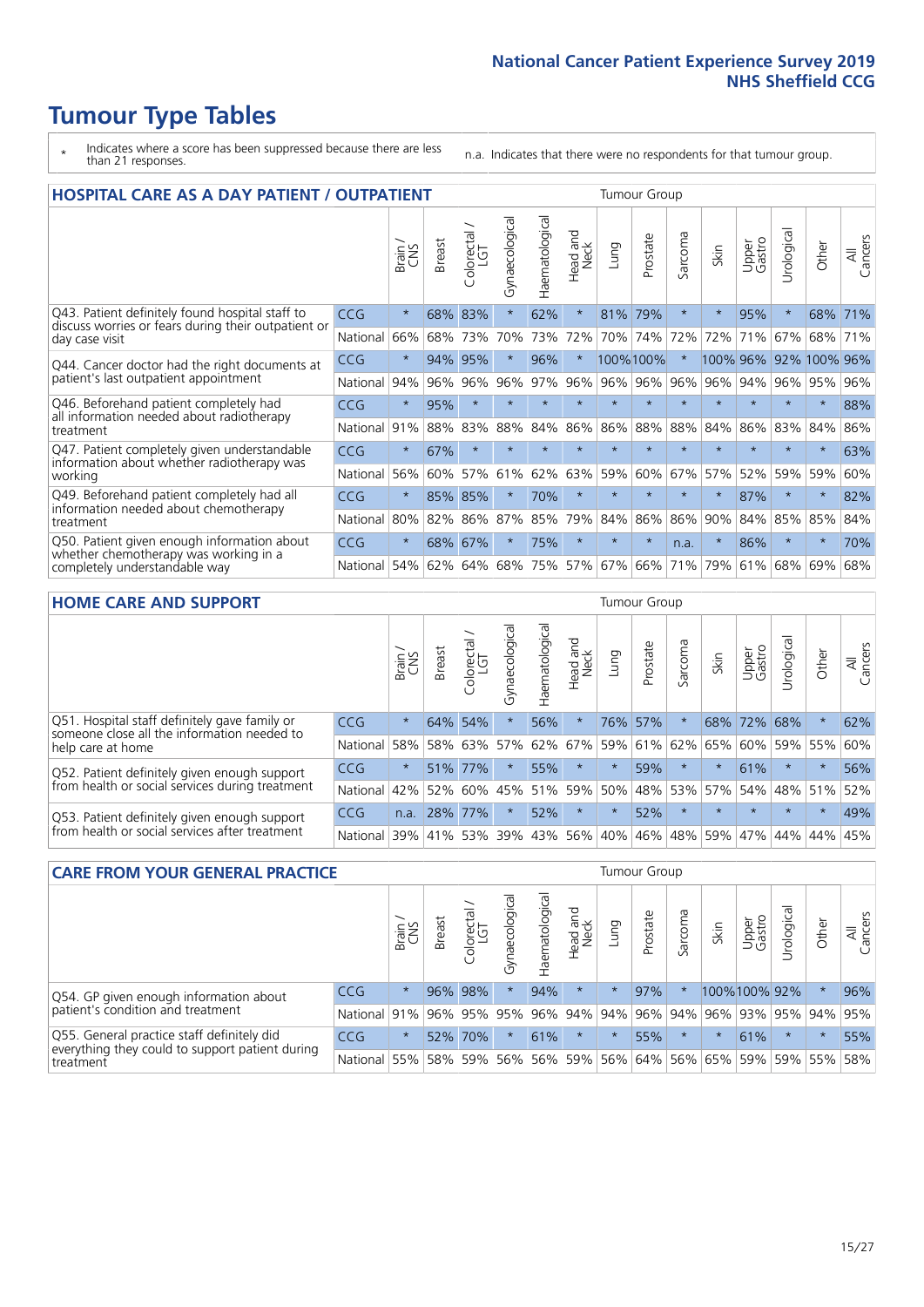- \* Indicates where a score has been suppressed because there are less than 21 responses.
- n.a. Indicates that there were no respondents for that tumour group.

#### **YOUR OVERALL NHS CARE** THE CONSTRUCTION OF THE THROUP GROUP TUMOUR GROUP

| I YON OVERALL NI IS CARL                                                                        |            |         |               |                             |                |                |                  | anour oroup |          |              |      |                 |                |         |                |
|-------------------------------------------------------------------------------------------------|------------|---------|---------------|-----------------------------|----------------|----------------|------------------|-------------|----------|--------------|------|-----------------|----------------|---------|----------------|
|                                                                                                 |            | Brain   | <b>Breast</b> | ╮<br>olorectal.<br>LGT<br>Û | Gynaecological | Haematological | Head and<br>Neck | Lung        | Prostate | arcoma<br>ιñ | Skin | Upper<br>Gastro | लु<br>Urologia | Other   | All<br>Cancers |
| Q56. Different people treating and caring for                                                   | <b>CCG</b> | $\star$ | 78%           | 86%                         |                | 67%            | $\star$          | 68%         | 70%      | $\star$      | 79%  | 75%             | 69%            | 65%     | 73%            |
| patient always work well together to give best<br>possible care                                 | National   | 60%     |               | 73% 73%                     | 69%            | 75%            | 73%              | 73%         | 75%      | 70%          | 79%  | 69%             | 74%            | 68%     | 73%            |
| Q57. Patient given a care plan                                                                  | <b>CCG</b> | $\star$ | 47%           | 59%                         |                | 32%            | $\star$          | $^\star$    | 51%      | $\star$      | 27%  | 48%             | 32%            | $\ast$  | 41%            |
|                                                                                                 | National   | 36%     | 41%           | 40%                         | 34%            | 36%            | 39%              | 36%         | 40%      | 34%          | 44%  | 36%             | 33%            | 31%     | 38%            |
| Q58. Overall the administration of care was good                                                | <b>CCG</b> | $\star$ | 91%           | 96%                         |                | 93%            | $\star$          | 92%         | 89%      | $\ast$       | 97%  | 88% 84%         |                | 92%     | 91%            |
| or very good                                                                                    | National   | 85%     | $90\%$        | 88%                         | 87%            | 91%            | 90%              |             | 90% 88%  | 88%          | 90%  | 86% 85%         |                | 87% 89% |                |
| Q59. Patient felt length of time for attending<br>clinics and appointments for cancer was about | <b>CCG</b> | $\star$ | 66% 84%       |                             | $\star$        | 63%            | $\star$          | 63% 78%     |          | $\star$      | 83%  | 82% 68%         |                | 171%    | 71%            |
| right                                                                                           | National   | 58%     | 68%           | 73%                         | 66%            | 66%            | 71%              | 71%         | 76%      | 68%          | 73%  | 66%             | 75%            | 64%     | 69%            |
| Q60. Someone discussed with patient whether                                                     | <b>CCG</b> | $\star$ | 41%           | 37%                         |                | 47%            | $\star$          | 48%         | 22%      | $\ast$       | 32%  | 39%             | 44%            | 18%     | 38%            |
| they would like to take part in cancer research                                                 | National   | 42%     | 30%           | 32%                         | 31%            | 33%            | 21%              | 34% 31%     |          | 36%          | 20%  | 36%             | 21%            | 32%     | 30%            |
| Q61. Patient's average rating of care scored from                                               | <b>CCG</b> | $\star$ | 9.1           | 9.3                         | $\star$        | 8.9            | $\star$          | 9.0         | 8.7      | $\star$      | 9.2  | 8.9             | 8.4            | 9.0     | 9.0            |
| very poor to very good                                                                          | National   | 8.6     | 8.9           | 8.8                         | 8.7            | 8.9            | 8.8              | 8.8         | 8.8      | 8.8          | 8.9  | 8.7             | 8.7            | 8.7     | 8.8            |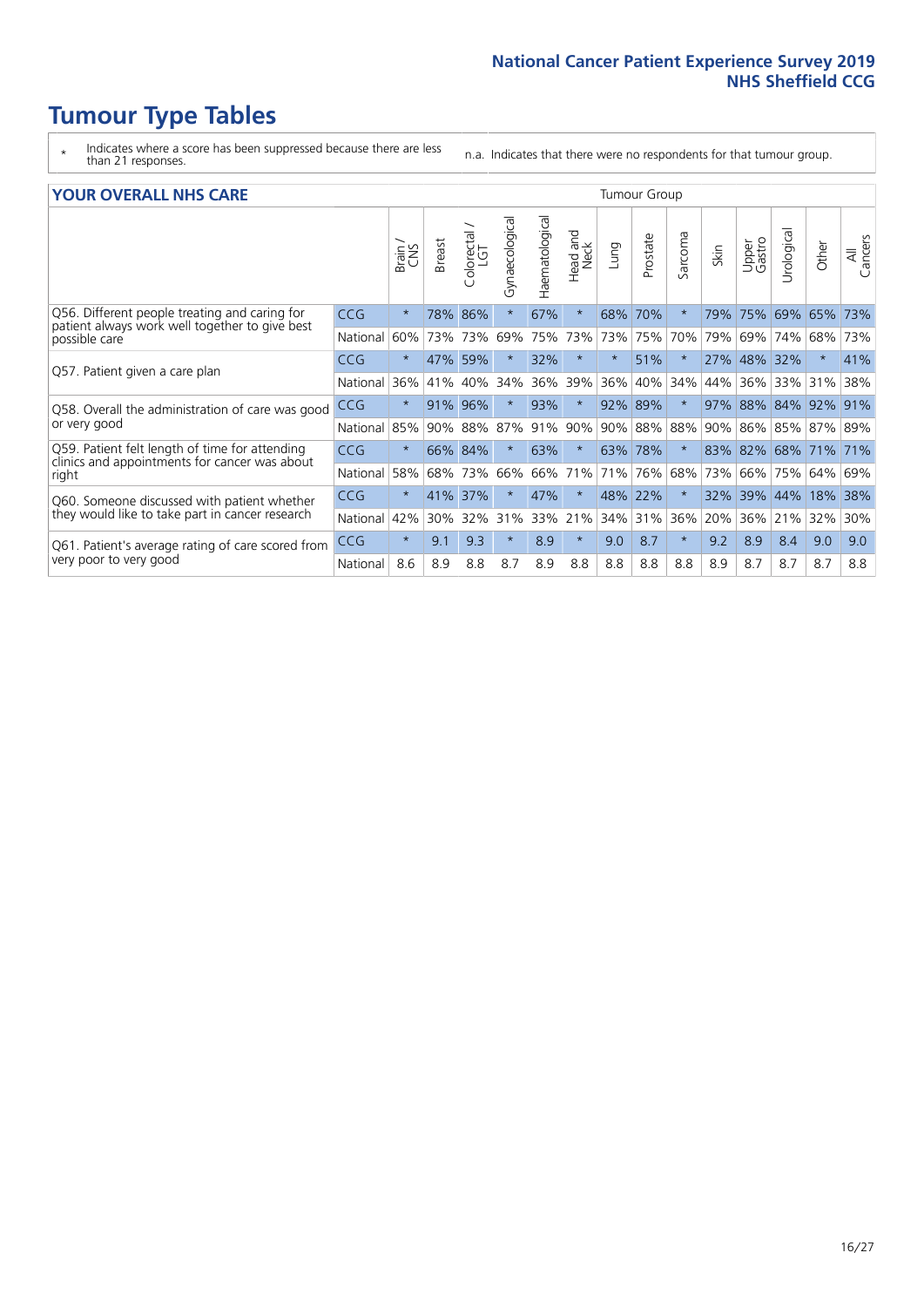### **Year on Year Charts**





#### **DIAGNOSTIC TESTS**





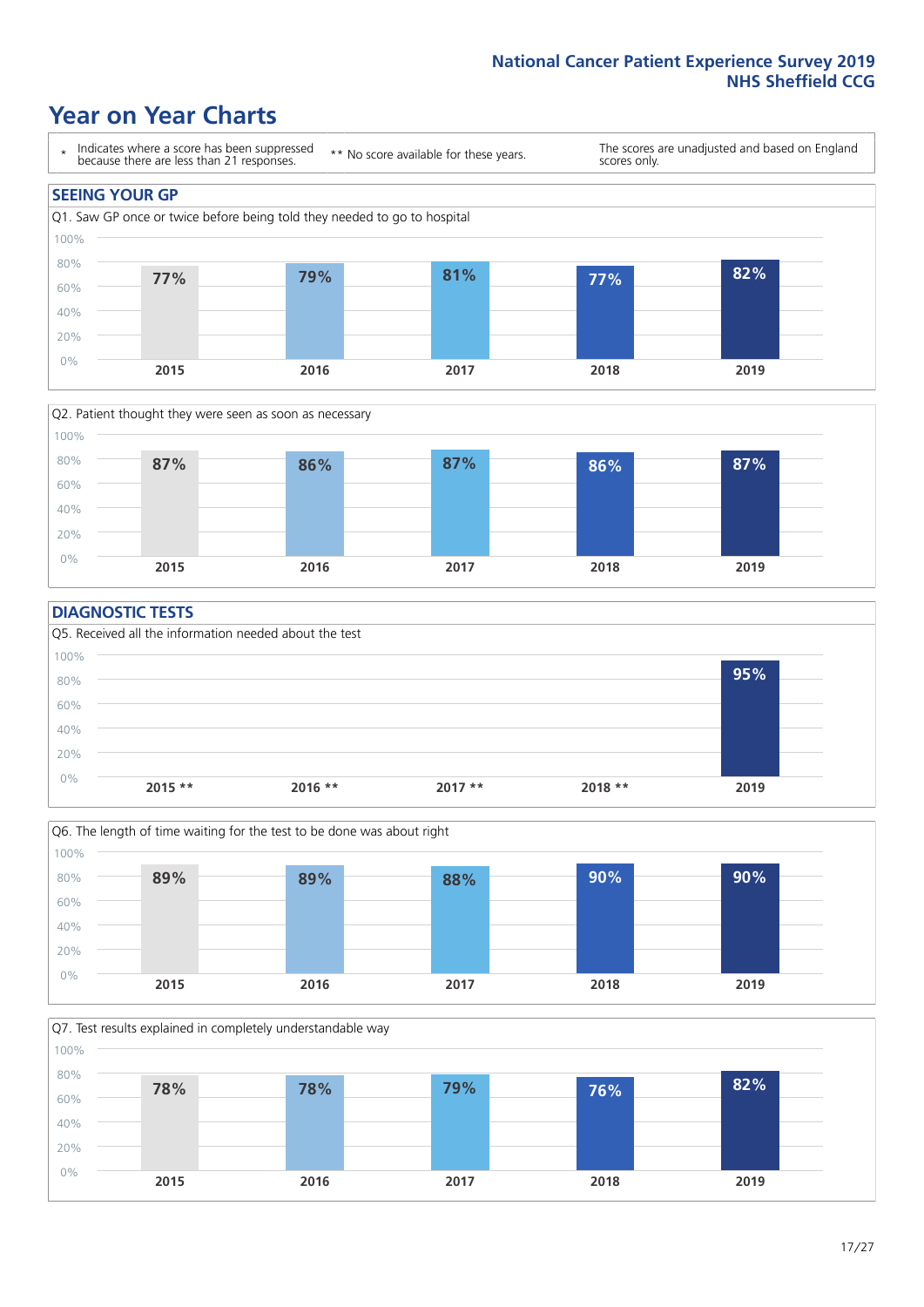## **Year on Year Charts**

\* Indicates where a score has been suppressed because there are less than 21 responses.

\*\* No score available for these years.

The scores are unadjusted and based on England scores only.

#### **FINDING OUT WHAT WAS WRONG WITH YOU**









#### **DECIDING THE BEST TREATMENT FOR YOU**

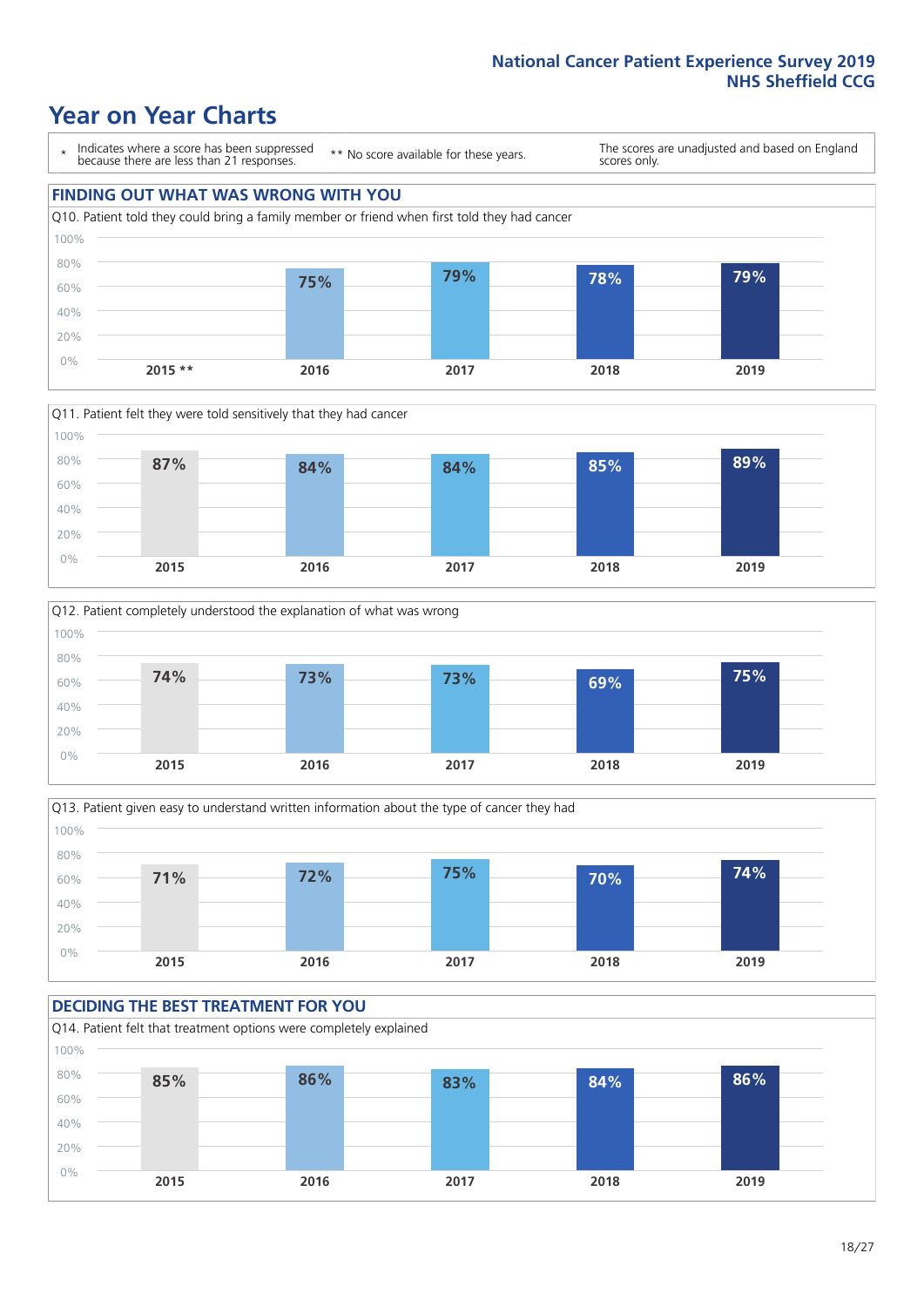## **Year on Year Charts**







Q18. Patient definitely involved as much as they wanted in decisions about care and treatment  $0%$ 20% 40% 60% 80% 100% **2015 \*\* 2016 \*\* 2017 \*\* 2018 \*\* 2019 84%**

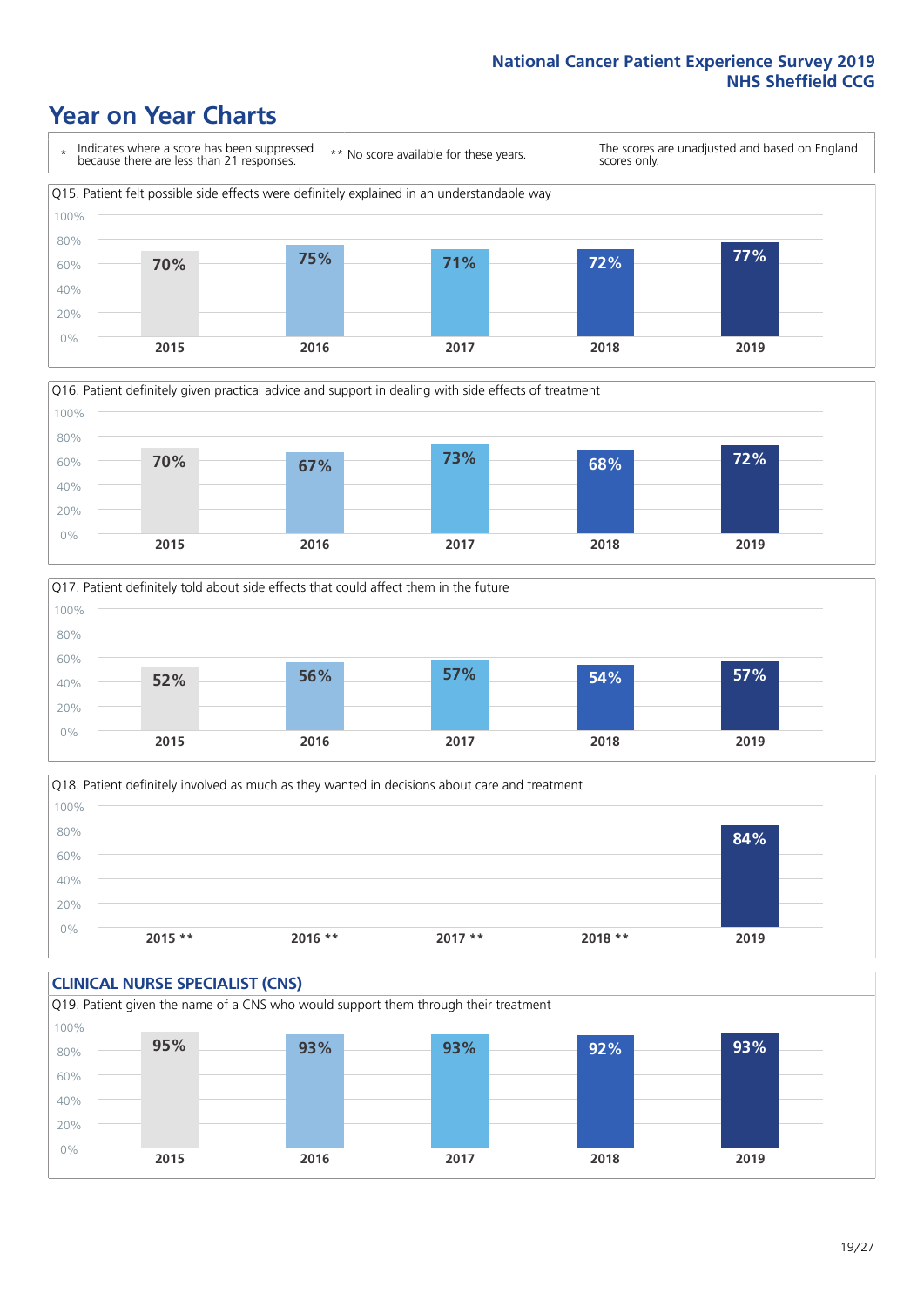### **Year on Year Charts**









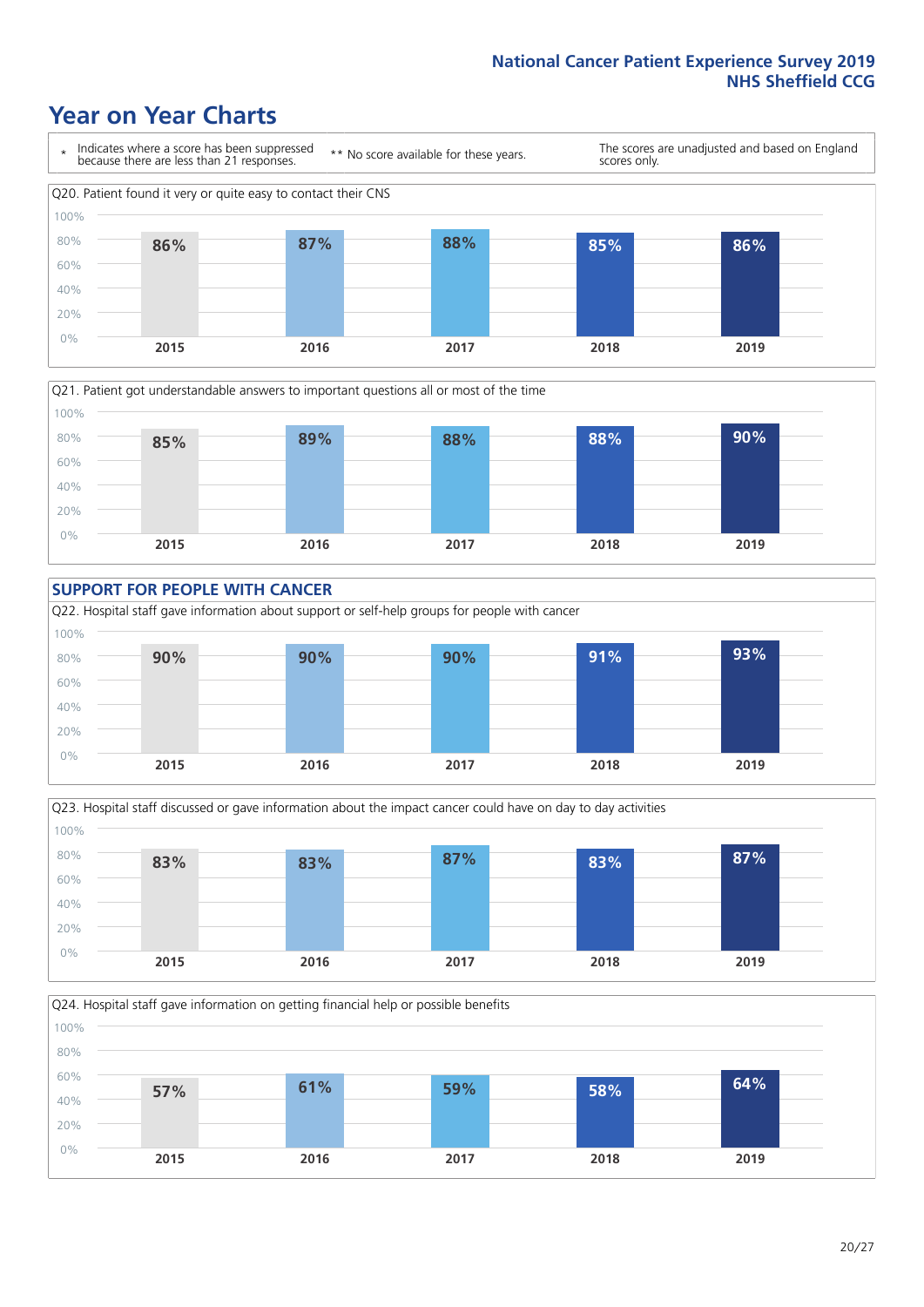### **Year on Year Charts**



#### **OPERATIONS**







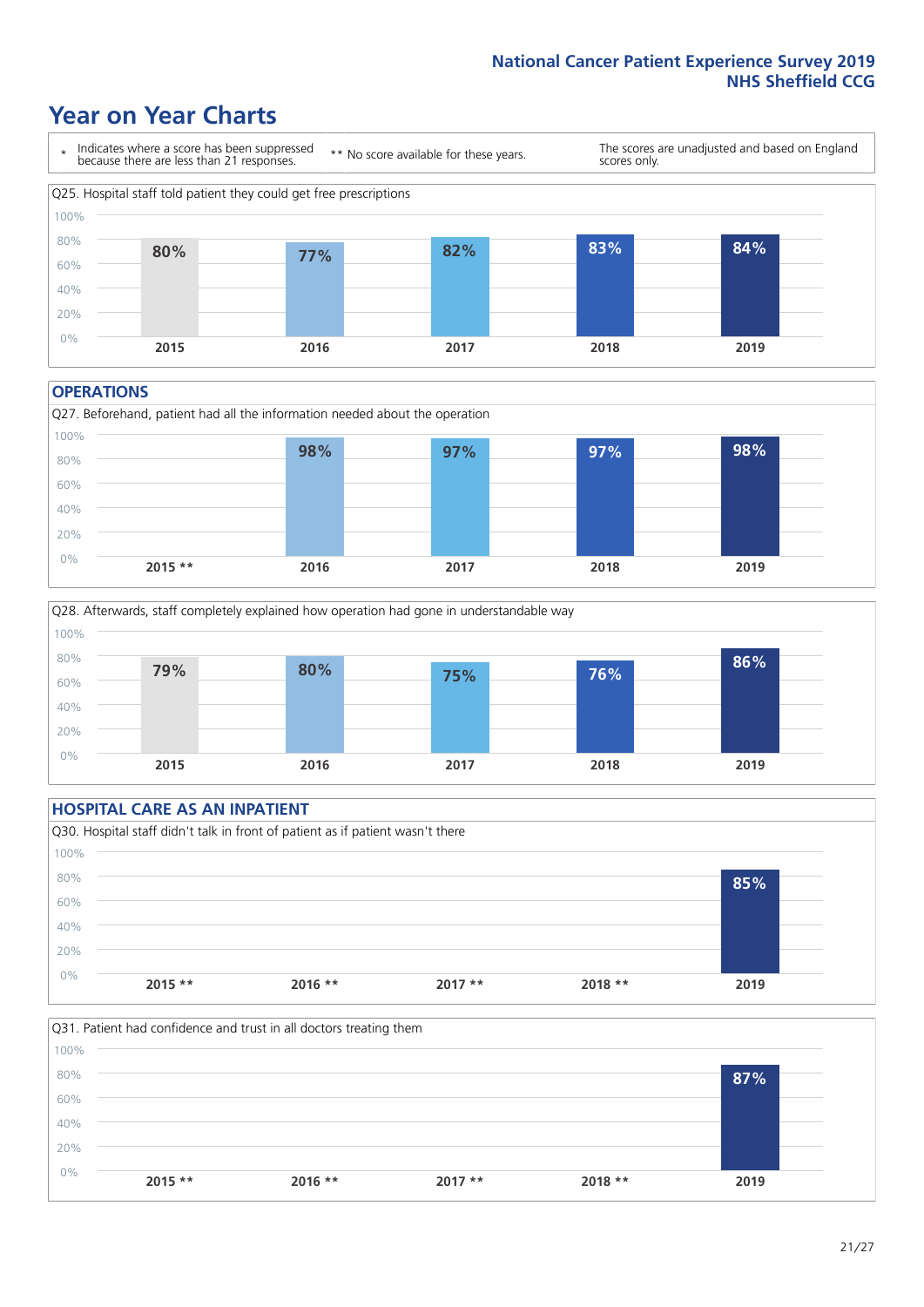### **Year on Year Charts**









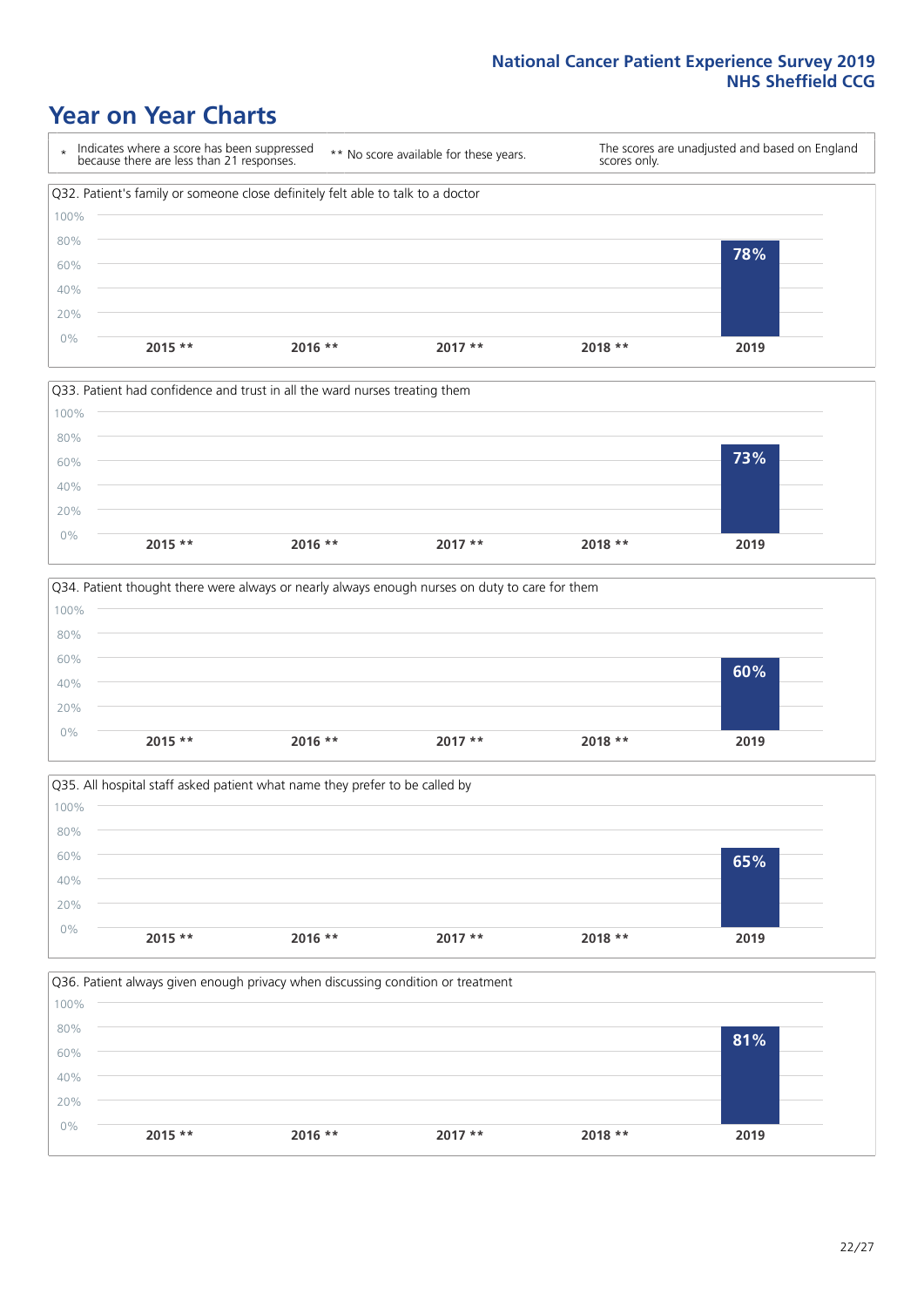### **Year on Year Charts**









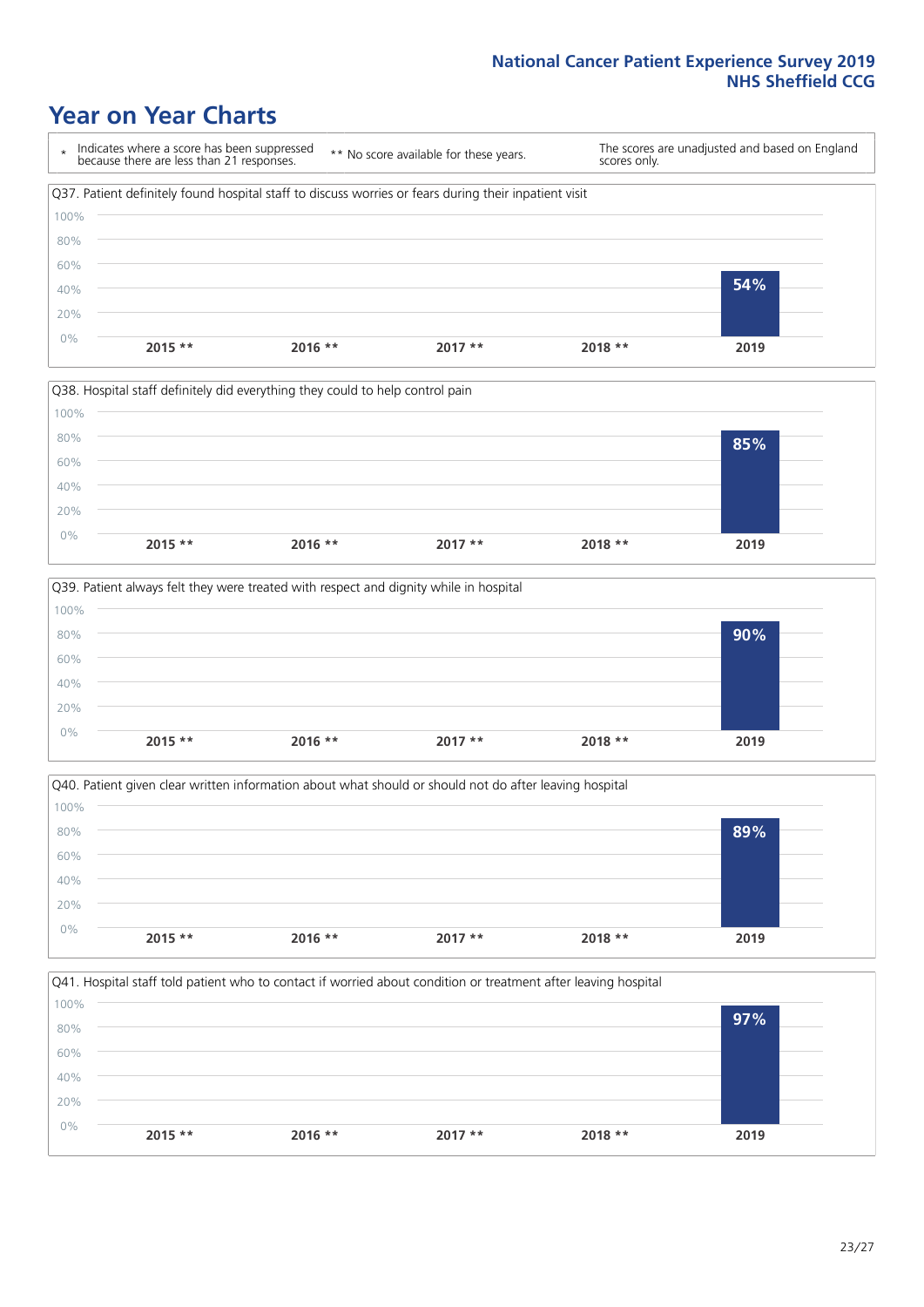### **Year on Year Charts**

\* Indicates where a score has been suppressed because there are less than 21 responses.

\*\* No score available for these years.

The scores are unadjusted and based on England scores only.

#### **HOSPITAL CARE AS A DAY PATIENT / OUTPATIENT**









Q49. Beforehand patient completely had all information needed about chemotherapy treatment 0% 20% 40% 60% 80% 100% **2015 2016 2017 2018 2019 82% 87% 84% 87% 82%**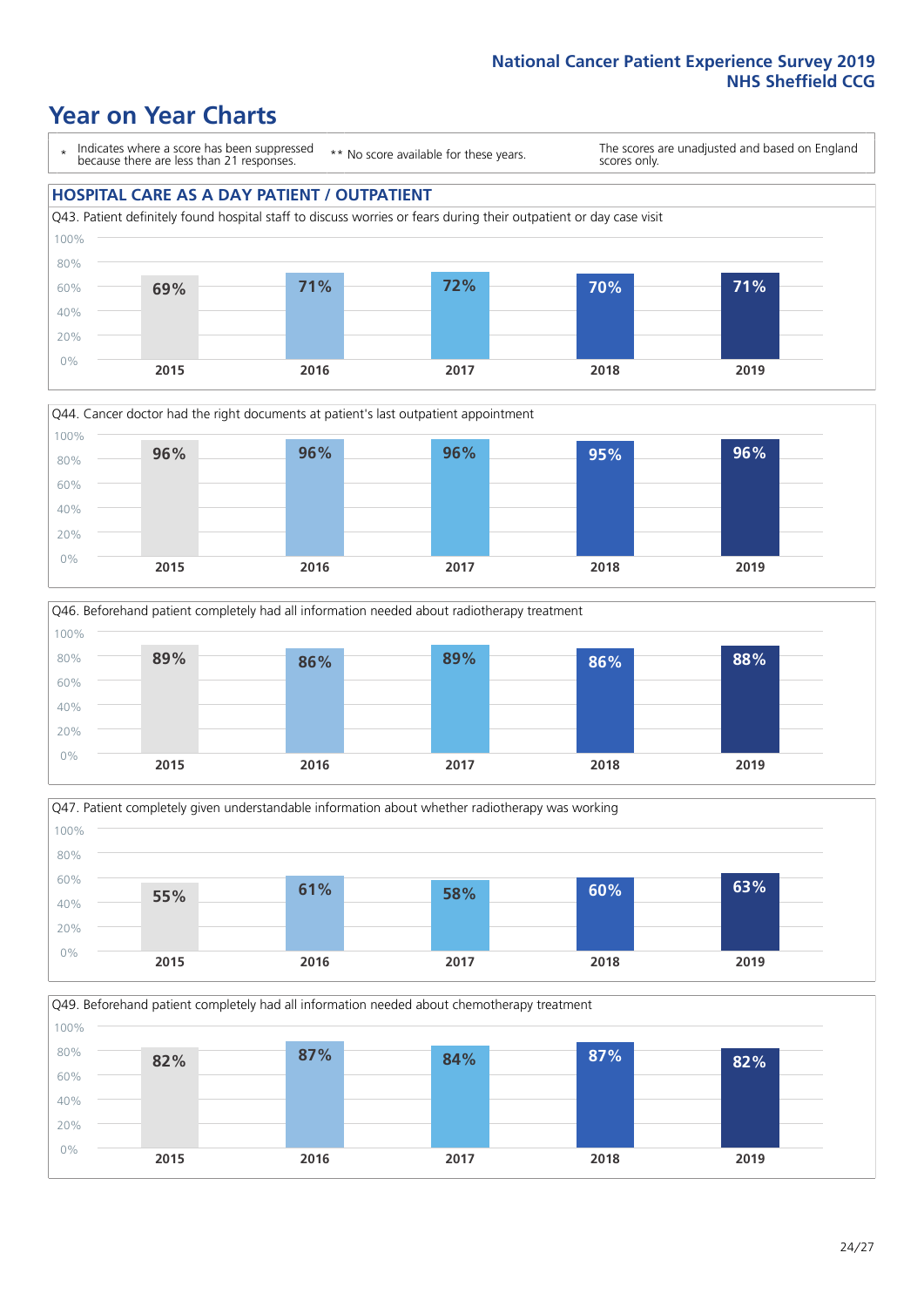## **Year on Year Charts**

\* Indicates where a score has been suppressed because there are less than 21 responses. \*\* No score available for these years. The scores are unadjusted and based on England scores only. Q50. Patient given enough information about whether chemotherapy was working in a completely understandable way 0% 20% 40% 60% 80% 100% **2015 2016 2017 2018 2019 65% 69% 65% 67% 70%**

#### **HOME CARE AND SUPPORT**







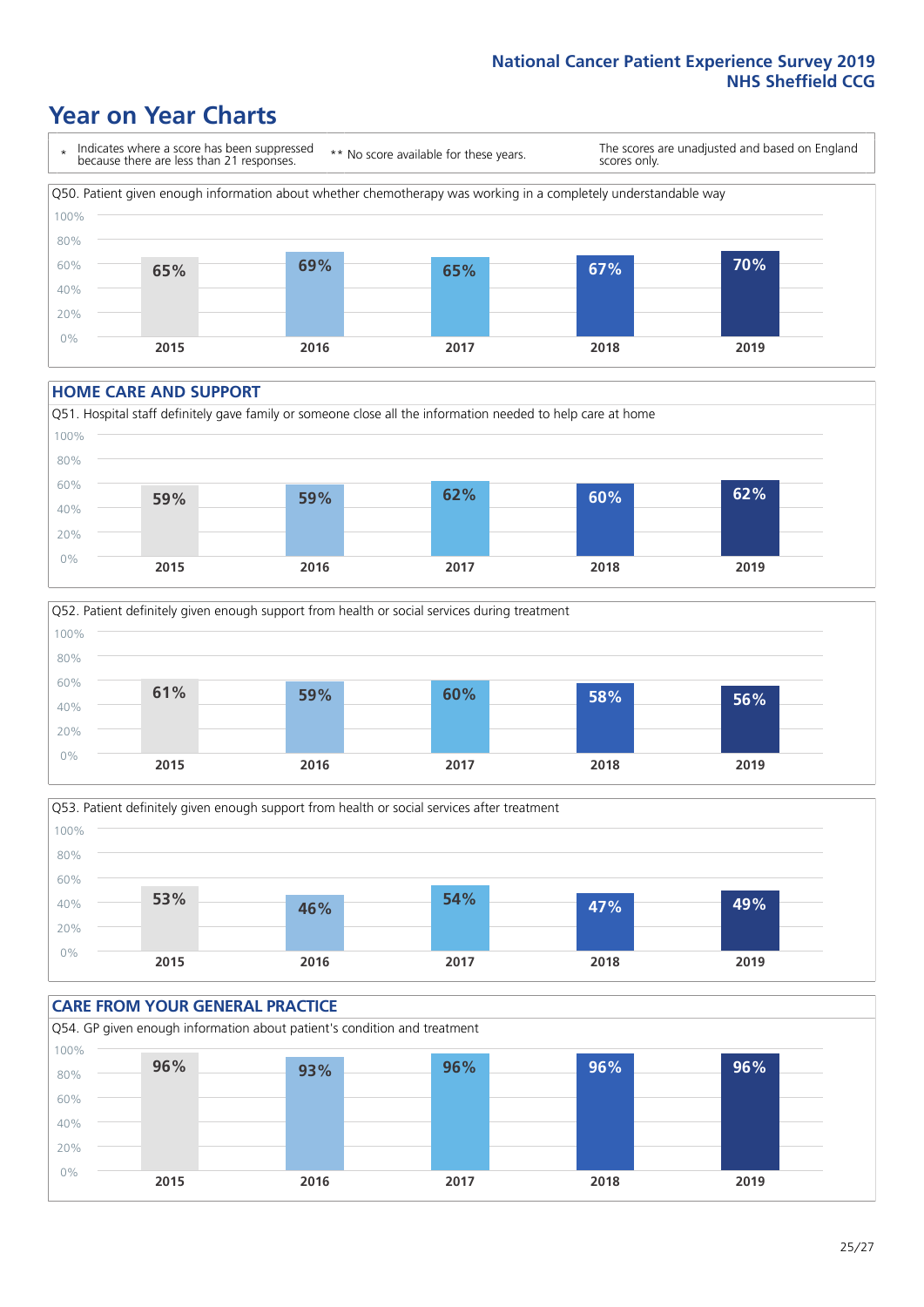### **Year on Year Charts**

\* Indicates where a score has been suppressed because there are less than 21 responses.

\*\* No score available for these years.

The scores are unadjusted and based on England scores only.



#### **YOUR OVERALL NHS CARE**







Q59. Patient felt length of time for attending clinics and appointments for cancer was about right